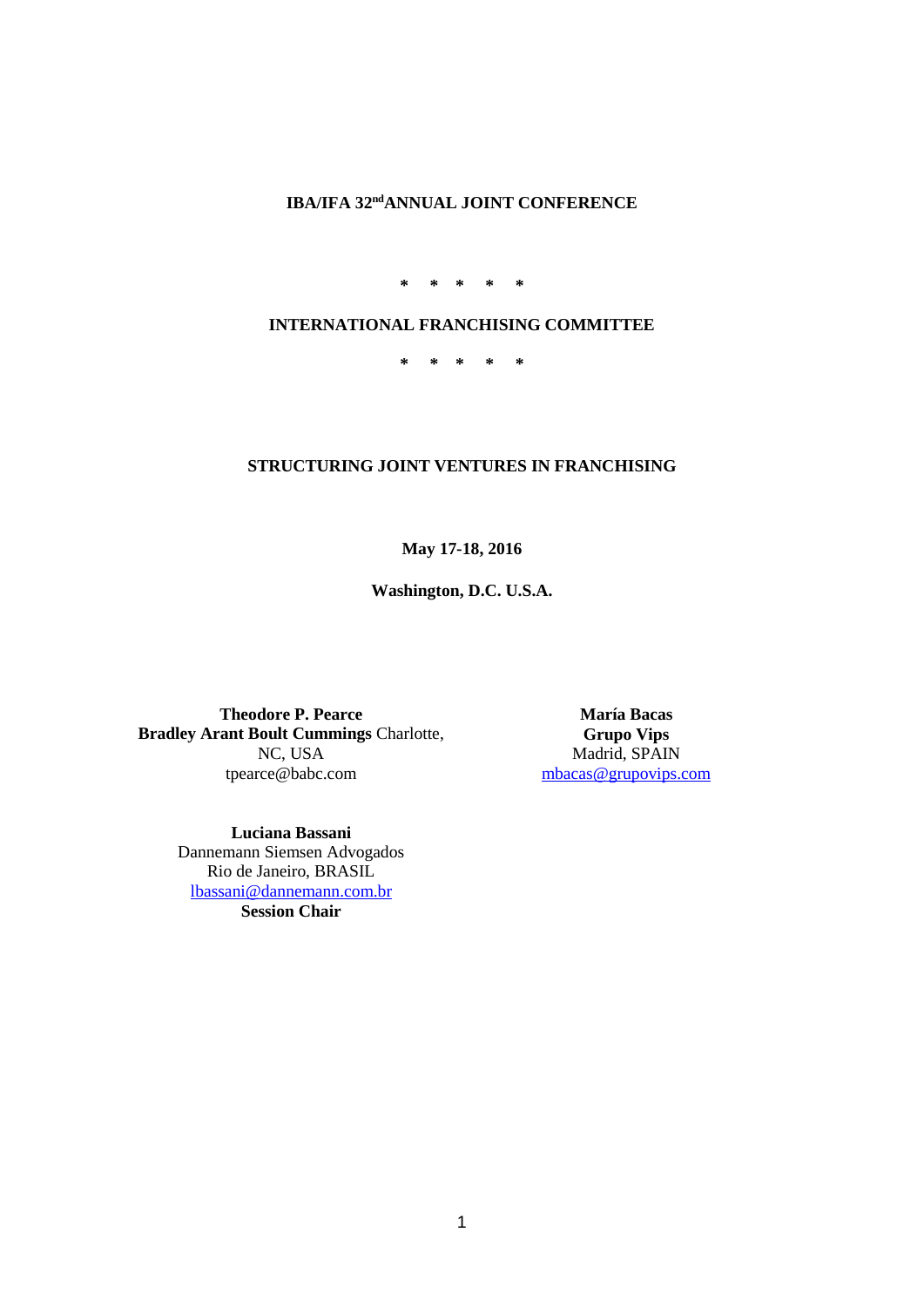### **Table of Contents**

|                                                                                    | 1.2. The Most Common Reasons that Parties Begin their Expansion Relationship |  |  |  |
|------------------------------------------------------------------------------------|------------------------------------------------------------------------------|--|--|--|
|                                                                                    | 1.3. What Are the Value of Company Owned or Joint Ventured Units?3           |  |  |  |
| a) Market: Setting up the Development Strategy with a Well Established Partner.  4 |                                                                              |  |  |  |
| b) Let's go into action. "What else positive for me as franchisor?" 5              |                                                                              |  |  |  |

#### **1. Reasons for Structuring a JV for Expansion**

With the internet anything is possible. For a franchise system wishing to expand beyond its domestic boarders, the internet can provide it with opportunistic inquiries from potential foreign partners about the possibility of franchising or otherwise opening units in a different country. Often times the franchisor's immediate thought is that since its system plays well domestically so it should easily translate to other countries. But the franchise landscape is littered with franchisors making snap judgments about the adaptability of its concept outside its native jurisdiction. For a franchisor that wishes to act prudently pure franchise expansion may not be the key to successful expansion beyond one's own boarders. In fact, there are certain jurisdictions that will require a franchisor to open and operate company owned units before it can set up a purely franchise vehicle in a foreign country. Accordingly, it is often a good business practice for a franchisor to first enter into a joint venture relationship with a potential partner to develop a concept abroad.

#### **1.1. The Concept of a Joint Venture.**

In the discussion of international joint ventures in the franchise context there can be no single definition of a "joint venture". The term is best defined by the existence of certain characteristics, understandings and arrangements. An international joint venture is often described as the joining together of two or more business partners from separate jurisdictions to exchange resources, share risks, and divide rewards from a joint enterprise. Usually, but not always, one of the partners is physically located in the jurisdiction of the joint venture.

A joint venture is most likely an agreement of limited duration that can be either renewed or replaced by another partnership vehicle. In the franchise concept this successor vehicle may result in a partnership, master franchise relationship, or a direct franchise relationship with a franchisor's foreign partner, or a combination of all three.

### **1.2. The Most Common Reasons that Parties Begin their Expansion Relationship as a Joint Venture.**

From a franchisor's viewpoint it is a great temptation to convince a potential international franchise partner that the franchisor's domestic concept is immediately transferable to another country without the necessity of setting up a pilot or group of pilot locations in the target jurisdiction. Often the potential partner, after its immediate euphoric view of the franchise concept will have many concerns regarding the barriers of entry that will likely occur in the transfer of the concept into the local country. Some of these concerns will center around the following: how well-known is the franchisor's trademark outside its domestic locations; will the franchise concept appeal to the same or different customer base; will there be difficulty in sourcing the necessary supplies in developing the concept, and can it be done to provide the foreign partner with adequate profit margins; and, what will be the operational hurdles that a franchisee can look forward to in establishing a brand in another country. These are questions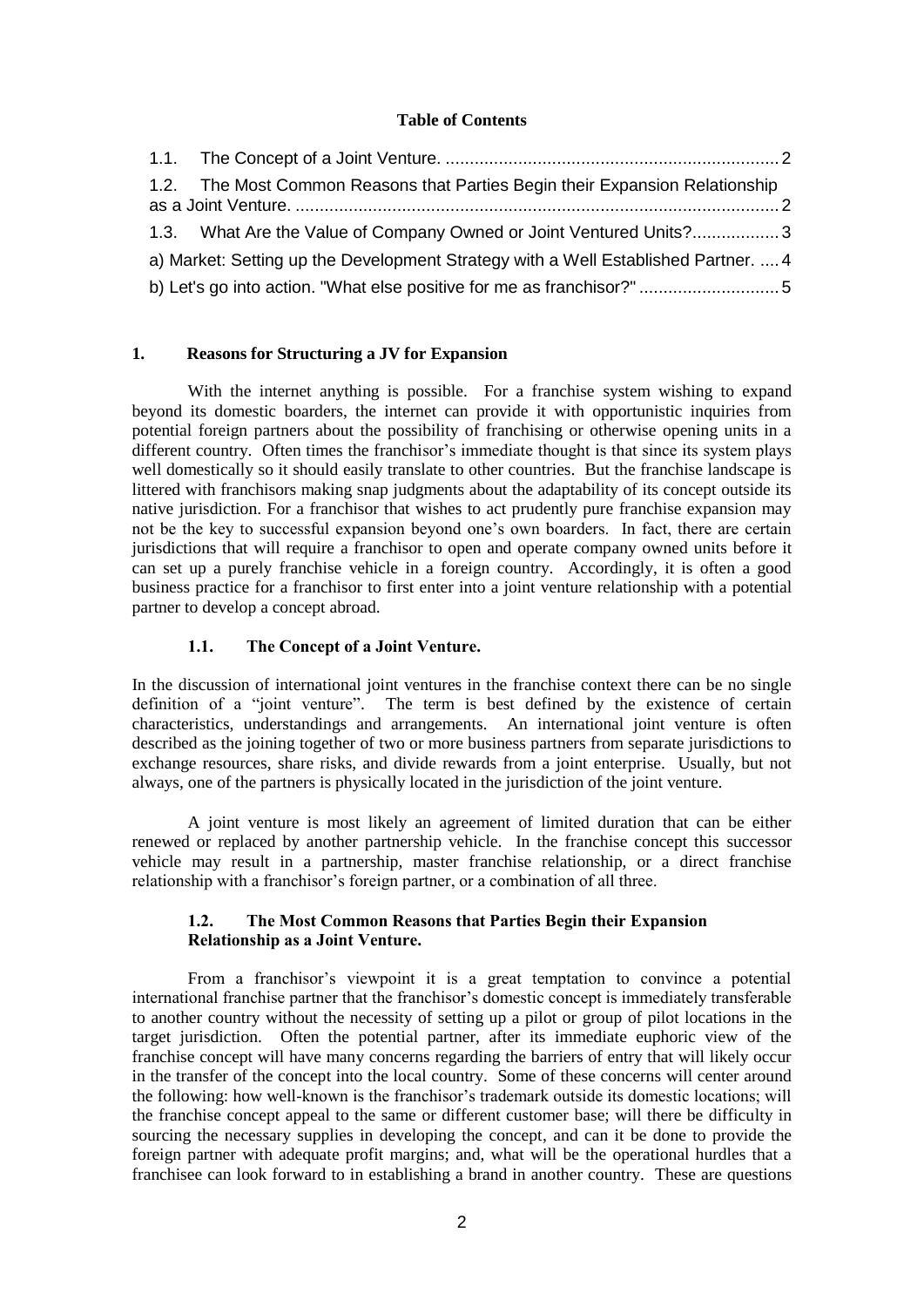that both a franchisor and franchisee should be asking if they truly seek a successful expansion into a new market.

So one of the principal reasons to set up a joint venture is for both the franchisor and the potential local franchisee / partner to provide each other with a certain expertise that translates into a joint relationship. The potential franchisee / partner will have a better understanding of the local market conditions such as customer tastes, sources of supplies, labor and other regulatory issues, as well as other barriers of adaptation of the brand concept into a new country. Conversely, the franchisor will have a better understanding of the franchise system, how to set up individual franchises as well as how to develop various markets. This complimentary expertise should work to the advantage to both parties.

### **1.3. What Are the Values of Company Owned or Joint Ventured Units?**

Another reason to establish a joint venture is to test the concept in a new market before employing a pure franchise model. With a joint venture there are a limited number of parties that can tinker with or fine tune a foreign concept before further developing it on a grand scale. Moreover, some countries like China may require the operations of company owned units before permitting franchising in its country  $\frac{1}{1}$ . Depending upon the jurisdiction a company owned location must be in operation for at least one year before a foreign franchisor can begin expansion through franchising.

But beyond the immediate legal reasons, it makes good business sense to test the concept before franchising it. Joint ventured locations between a franchisor and its future master franchise partner can test such things as customer tastes, location development, staffing, and sources of supply through the "test kitchen" of a jointly owned and operated unit. While the franchisor may give-up an immediate development fee and royalty stream it will gain a valuable understanding on the best business practices for transferring a business concept to a new country.

## **2. Advantages of Using a Joint Venture for Franchise Expansion**

Although the franchise regulations do not state specifically whether the units must be located in China or whether these units may be located outside of China, most franchise experts are taking the position that a foreign franchisor can satisfy the legal requirement by operating two directly owned units located anywhere in the world. This position is supported by oral statements made by officials within the ministry of commerce franchise department and the China Chain store and Franchise Association.

One of the ongoing uncertainties in relation to the  $2+1$  rule is that the 2007 franchise regulations do not indicate how the Ministry of Commerce will determine ownership and what types of 'directly operated outlets' will satisfy the requirements of the  $2+1$  rule. This situation has been clarified to some extent by draft franchise regulations (**Draft Regulations**) the Ministry of Commerce released in April 2011 for public comment. such draft regulations provide that:

- a franchisor can rely upon the units of a company that is under the same corporate ownership as the franchisor
- franchisors that engage in non-store activities, such as online education companies, do not need to satisfy the 2+1 rule requirements
- a hotel directly managed by a hotel management franchisor would be considered as a directly owned and operated unit by the franchisor.

<sup>&</sup>lt;u>.</u> <sup>1</sup>. One of the most controversial and debated franchise issues in the China franchise regulations is the socalled '2+1 rule' – the requirement that a franchisor cannot offer franchises until it can establish that it has owned and operated two franchise units for at least one year.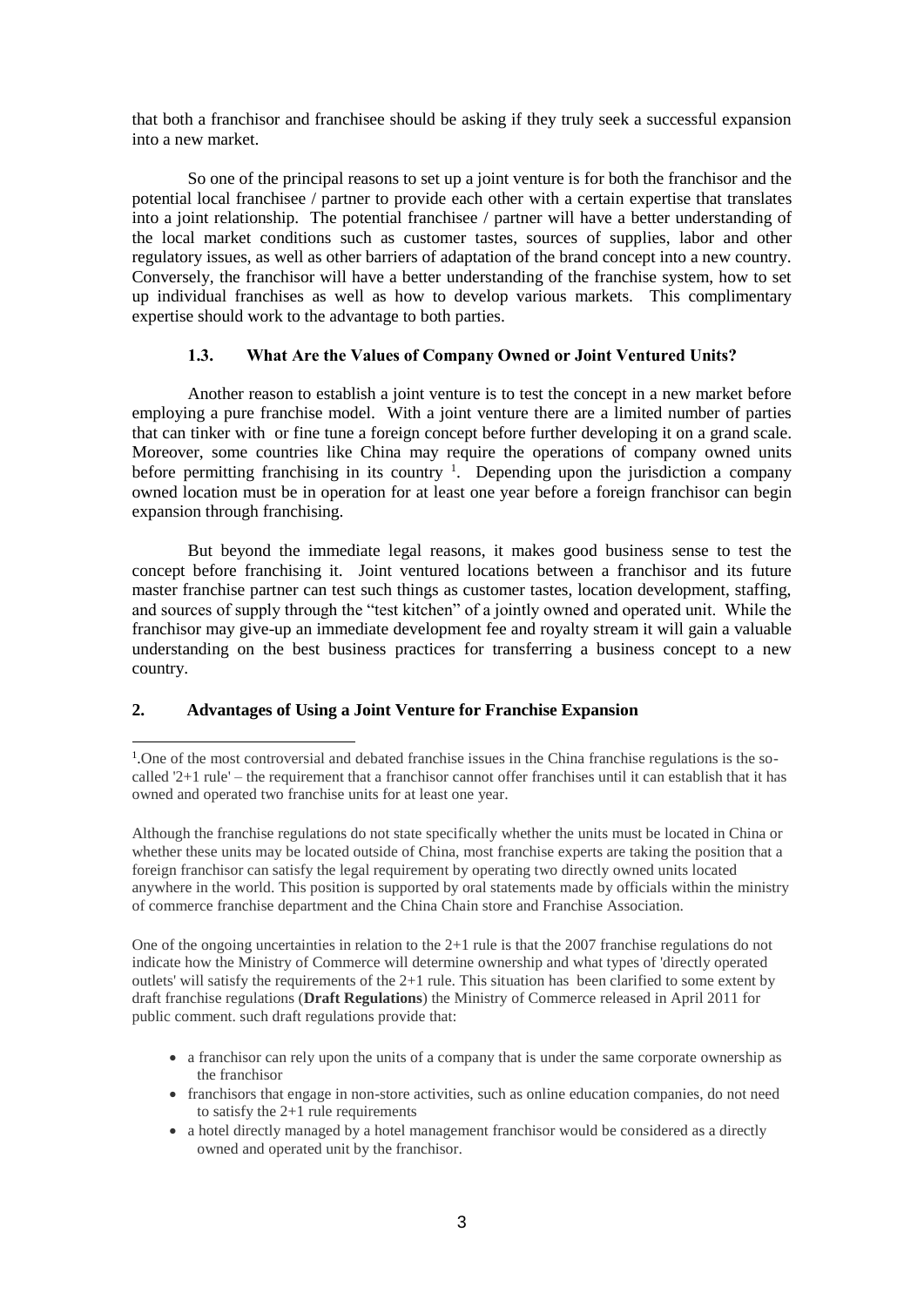How can a Joint Venture structure be positive for franchisor?

Among some of the reasons already indicated above, such as providing each other, franchisor and franchisee, a certain expertise, a complementary expertise, to set up a joint venture with a local partner as a formula for franchise expansion involves several advantages for franchisor.

On the basis of the assumption that franchisor has chosen a partner with the following profile:

- Owner or operator of similar business in the franchisor's industry;
- Developer and operator of company-owned units and desirable of franchise units of its own brands or third party's brands;
- Consolidated support structure;
- Credibility in the local market: first class partner is the best business card for a franchisor who lands in a new market.

Franchisor's advantages could be summarized in four words, as somebody said: "*Think globally, act locally*". Let's guess what could be behind:

### **a) Market: Setting up the Development Strategy with a Well Established Partner.**

The local partner may provide Franchisor consolidated expertise and a deep knowledge of **the local market** on several issues as the holding market capacity, competition, the first and best areas of the territory where the development of the foreign franchise should be launched, the selection of the major target cities, and the best locations for the "flag ship" unit.

To agree upon terms such as the exclusivity should address the question which channels of distribution should be tackled at first (or which channels should remain outside the scope of the future agreement).

The definition of an investment business plan, together with the definition of a development growth plan strategy (setting up a minimum development schedule to be accomplished by the partnership) and the estimated returned unit profit, and its method of calculation, leads to the advantages of the credibility of the master franchisee partner in the local market, with strong and reliable position in its market.

> **(i) Financial Resources**: In terms of financial resources it may render easier the access to banks and other local entities, in order to make available funds by means of loans and credits for a faster development investment.

> **(ii) Favorable Tax Treatment:** From a fiscal point of view, setting up a joint venture company with a local partner belonging to a country with a tax treaty avoiding double taxation may provide a favorable treatment for both parties, transparency for the local tax authorities (instead of a franchisor's branch with the legal profile of a permanent establishment). In this regard, it may be noted that equalization clauses would be requested in the main agreements with respect to payments to be made to franchisor.

> **(iii) Franchisor's Role:** From a legal standpoint of view, franchisor may play two roles: as franchisor (which may be located in its origin country or anywhere in the franchisee region) and as partner of the joint venture company. This dual role may also allow the parties to limit and allocate risks and liabilities within the franchisor's group. Franchisor may benefit from the legal knowledge and expertise of the local partner which will incorporate the project into its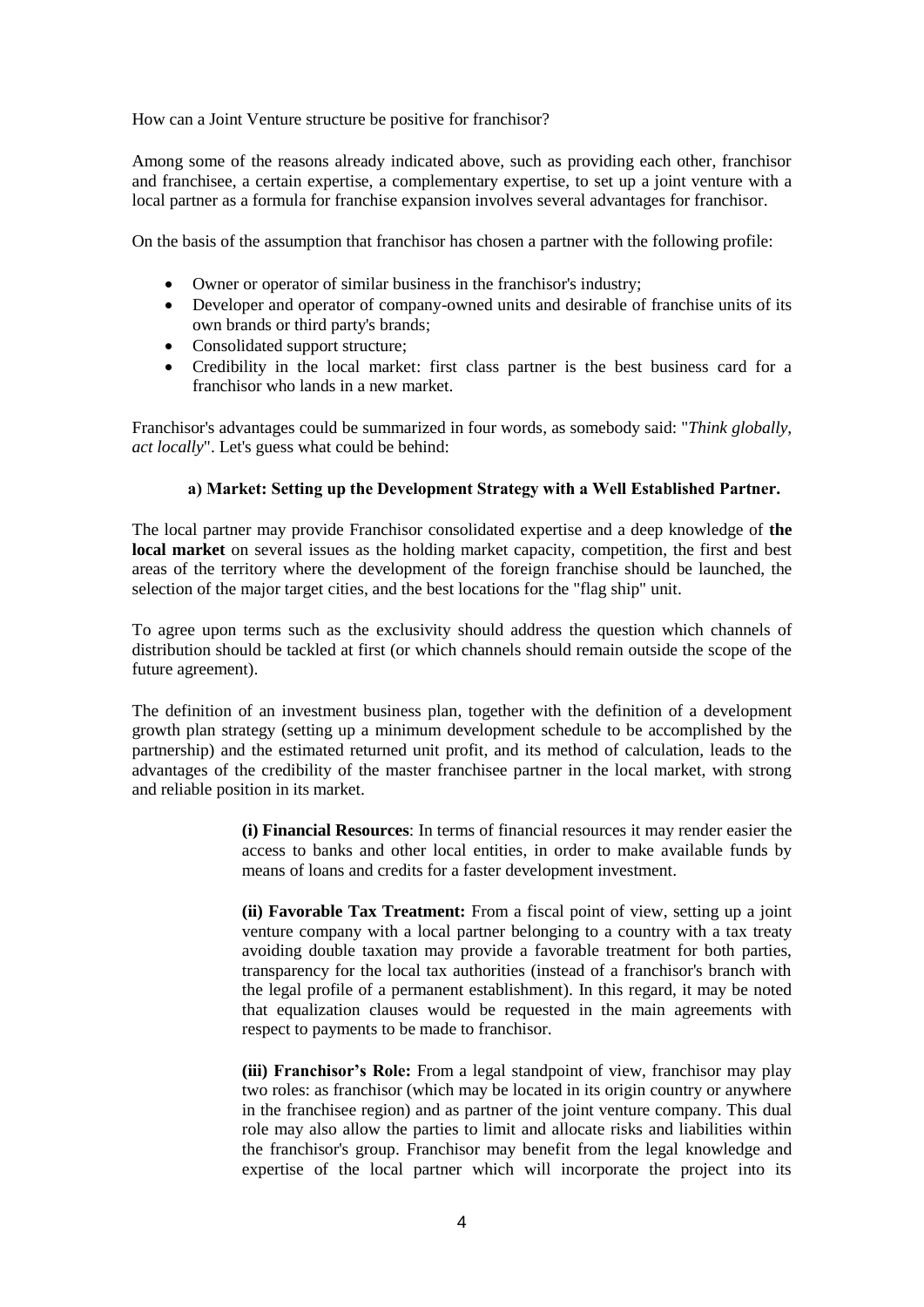corporate day-to-day life without additional costs of outside lawyers (setting up a new company, corporate issues, handling of the joint venture, etc.).

## **b) Let's go into action. "What else positive for me as franchisor?"**

Let's think about the assets obtained by the franchisor to launch its concept in a country with a partner who shares its business structure with franchisor in terms of:

> **(i) Construction:** Franchisee real estate team with access already in place to the local real estate companies and agents and to the landlords network (as desirable, if the local partner already operates units) may allow a smoother and more successful landing and launching of the brand in the new country. Matters as the negotiation of the occupancy contracts, the handling and maintenance of any kind of permits and license, including condominium issues, are on the scope of the franchisee partner.

> **(ii) Procurement and Supply Chain:** Partner, as a company in the local market, will have access to a variety of services and goods suppliers, from engineers and construction contractors to logistics and supply chain providers (going through IT, insurance providers, etc.).

> The access to the sources of supply, already put in place by the local partner for its own business with good knowledge of the local players and with contract terms and conditions already existing in most of the cases, allows the franchisor to rely on its partner for all the logistic structure.

> Different matters may be the scope and split of products that franchisor may desire to provide and moreover impose to its partner, which may be subject to a thorough study of the competition laws (i.e.: EU countries with legislation at the level of the European Community and at the level of each country, even when most of them are transpositions of the European directives).

> **(iii) Learning and Operations:** The labor task force and the labor laws, rules and practice (including trade unions activities) are usually a complex issue for a foreign industrial investor. The existing framework of the franchisee partner will make easier to face the launching and operation of the units from a human resources point of view.

> An excellent training program a planned in advance, a learning process provided by franchisor together with well translated and "transferred" (adjusting to local market) operations manuals to the local market (and to the language of the local market in its broadest sense) may contribute to the success of the project.

> **iv) IT:** Franchisor may benefit from the same IT framework as the franchisee may have access (and more if this local partner has already its own companyowned units) to:

- **Hardware and Software** (possible interfaces with franchisor's **software**, **intranet** with better understanding and professional conversations at the same level);
- **Proactive Management of the Communications Network;**
- **Maintenance.**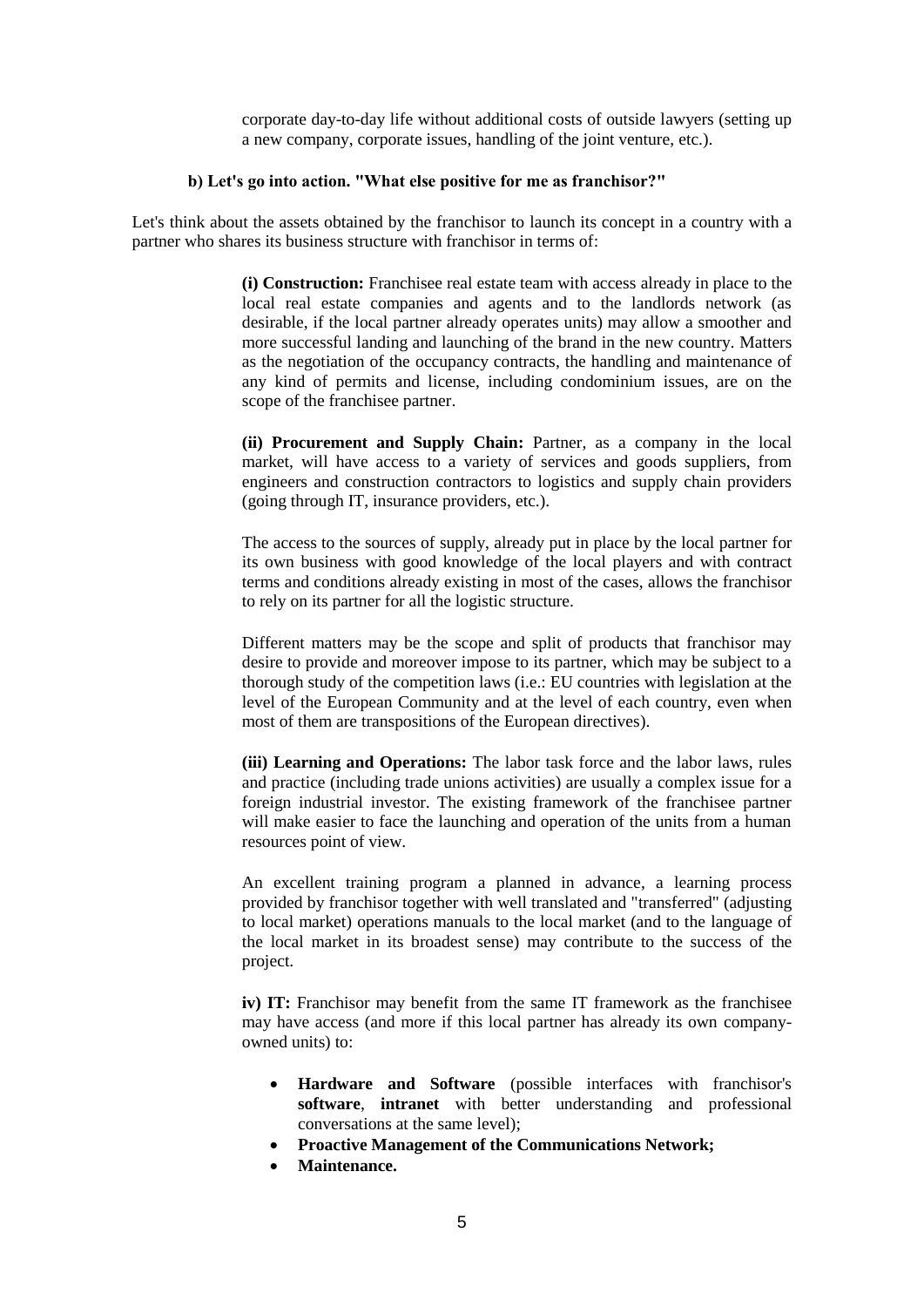**v) Customer Service:** Talking the same language and, more important, understanding the local idiosyncrasy and the local laws and practices applicable at each case.

**vi) Better Control of the Franchise Partner:** Those above indicated advantages by themselves will bring another one to franchisor, which will be its ability to focus on the core issues of its international franchise business and in particular on the new market as protection of its industrial and intellectual property rights, as trademarks, know-how, design and image of the units (tradedress), marketing, quality assurance and inspections, improvement of the products and manuals in the local market (again "*Think global, act locally*"), surveillance of the fulfillment of standards, etc.

Nevertheless, with the existence of the joint venture, the key questions will remain subject to franchisor's approval: the selection of the sites, the layout process, communication and marketing plans, quality assurance, products category (definition of the essential products and services linked to the brand, when products can be manufactured locally according to franchisor's technical specifications, etc).

The joint venture franchisee company will allow franchisor to be very involved from capital contribution decisions to the daily local business, participating at a strategic and tactical level by means of quarterly business review, being a member of management committees or board - member and consequently being part of the decision making process.

**vii) Possible Synergies:** Synergies may exist in other domains in addition to those indicated above (procurement, real estate, human resources, etc.) more linked to the support of the business: finance, legal, human resource management, internal audit, etc. and, as consequence, a cost sharing.

As result of the above, franchisor likely will gain knowledge, thus leading to a faster and more solid growth trajectory.

#### 3. **Disadvantages**

But that is not to say that we are satisfied for saying "let's go" and that everything in the garden is rosy.

Even in the best scenario and with the best partner, a franchisor may face some disadvantages or obstacles to be taken into account that could adversely impact its growth initiative:

## (**a) Mandatory Corporate Structure**

It may seem that a Franchisor's branch as permanent establishment would be discarded due to its lack of plausibility the long-term perspective.

As far as franchisor and franchisee incorporate a special purpose company, the joint venture company, becoming both parties' shareholders, a primary question to be agreed would be which stake each party should hold: 50/50 or more, a majority stake with a dominant shareholder? In such case, who?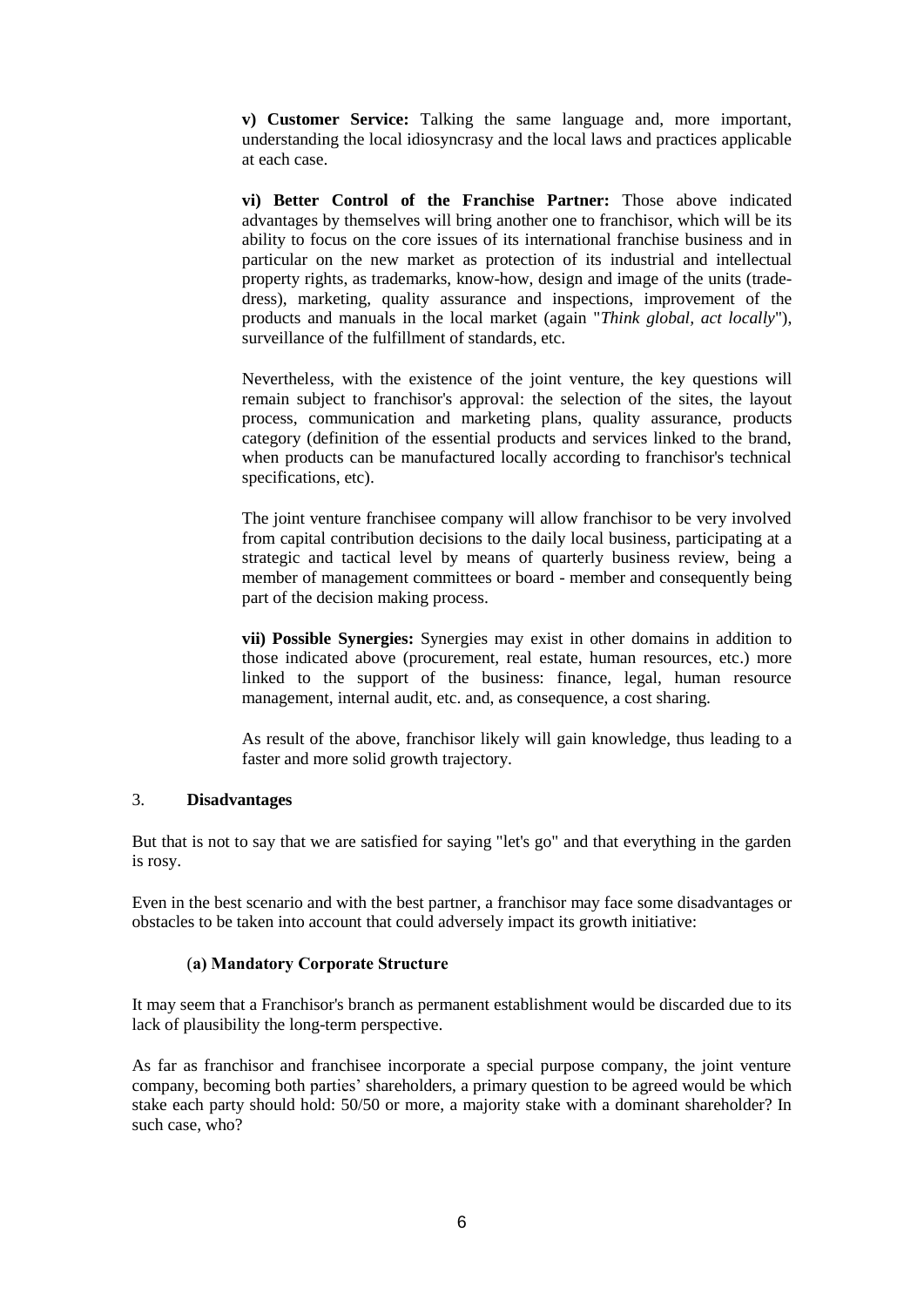It seems that 50/50 structure is not the best for a healthy and quick growing: who takes the critical decisions? And the liability? How can Franchisor can be shareholder and franchisor 50/50?

Who will be ready to invest its own money in a business which is not growing as expected, irrespectively of franchisee's timely fulfillment of the royalties' payments?

Deadlock becomes a high real risk when the development and the openings are not bringing the budgeted results in the business plan, let alone the lack of dividends distribution.

As an additional issue, would the legal company hurdles be increased by the presence of the foreign shareholder/board-directors, some times and in some jurisdictions subject to some monitoring tax requirements (i.e.: Portugal to designate a tax representative; Spain, to have a tax number; France, to receive official communications, and Brazil to designate a representative and a tax number etc.).

Usually this type of special purpose company chooses a board of directors as a management body, which involves nominated board-members. The bylaws are usually as simple as the local law allows managing the company without contradictions or inconsistencies with the covenants of the joint venture agreement (quorum rules, reinforced majority for certain reserved matters, transfer of control at the second level, exit clauses, etc.).

## **(b) Political Risks**

The high political risk is added to the commercial risk of the business in some jurisdictions targeted by franchisor:

- Political instability or changes of government (i.e.: Greece, Portugal, Spain, Poland, Perú, etc.);
- Naturalization or nationalization of the joint venture company or the assets with the subsequent loss of investment;
- Changes of laws applicable to the business and, therefore, to the company resulting in a less legal certainty: stronger and more controlled permits issuance, royalties, taxation benefits disappearance (i.e.: investment in know-how by means of research and development activities).

## **(c) Excess Sovereign Control of the Joint Venture**

The main control of the joint venture structure would be in the hands of the local partner. This point may not be a problem as far as the joint venture is healthy and both parties have benefits and comply with its undertakings.

However in the event that the franchisee partner fails to comply with its obligations, mainly and among others:

- Development schedule: growth is not going as expected, the unit profit and the return of the investment is not reached: probably no further investments are approved at corporate level in the joint venture company;
- Standards;
- Procurement and strategic products;
- Marketing.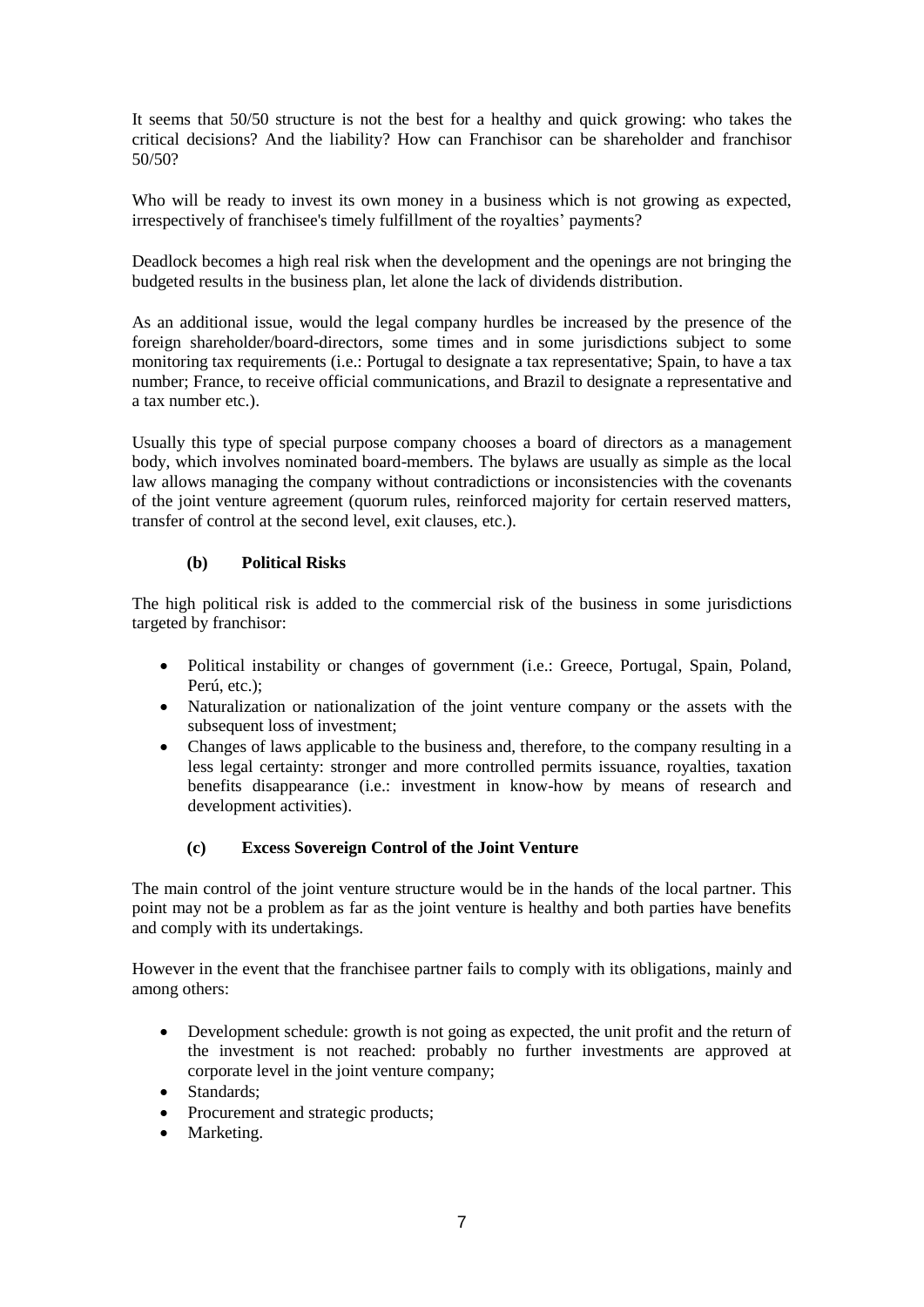It will become more difficult for franchisor to change those hats, franchisor and part of the franchisee company, and to make enforceable its rights under the master franchise agreement.

# **(d) Dilution of Profits**

Depending on the local laws, the high taxation on the corporate incomes may discourage some franchisors to become partners with a local master franchisee. The dividends are the gain of the investment for the franchisor-shareholder who has invested in the company; royalties do not cover such effort and royalties do not have such purpose. Meanwhile, franchisee partner may receive other types of gains by way of transfer prices for goods and/or services, provided to the special purpose company or by way of mark-ups to certain services provided (management and handling of local procurement, support services, etc.) provided to the special purpose company.

The business model conceived at the beginning might have been foreseen the different "expected profit". Among others, we could think of:

i) an investment model adapted to the economics of the country;

ii) such scenarios where the distribution of dividends could not be feasable for several years (i.e.: exit clauses, termination of the joint venture in consistency with the appropriate provisions with regard to the existing franchises);

iii) those benefits for one or the other party in terms of extra-costs of the products and services by way of mark-ups or indirect support costs to be considered in the estimated P&L and Business Plan, and

iv) the incorporation of the appropriate clauses and safegards in the joint venture agreement or the master franchise agreement: a maximum mark up or mark up for bracket prices, minimum conditions of gains for the distribution of benefits, break options, loss of exclusivity, etc.

## **(e) Capitalization and Guarantees**

In general, the joint venture company is conceived as an operating company at a first stage: investment for growing and returning the investment to shareholders, besides the payment of royalties and other amounts to each party as consideration for services provided.

When the business is not running as expected and the company needs to be capitalized in order to prevent an asset imbalance, further needs of equity are required, finance entities or banks require further guarantees from the shareholders, almost always requesting further joint and severely guarantees from the shareholders of the joint venture company. This situation may lead franchisor to require franchisee (or its principal(s)) counter guarantees.

# **(f) Local Employees**

The nature and profile of the local employees with regard to the purpose of the company to be incorporated is very relevant as far as according to the local regulations (and European regulations for sure), it may be required to hire a certain number of local employees in order to make evidence to the real substance of the company (from a tax point of view this matter becomes more relevant in the EU).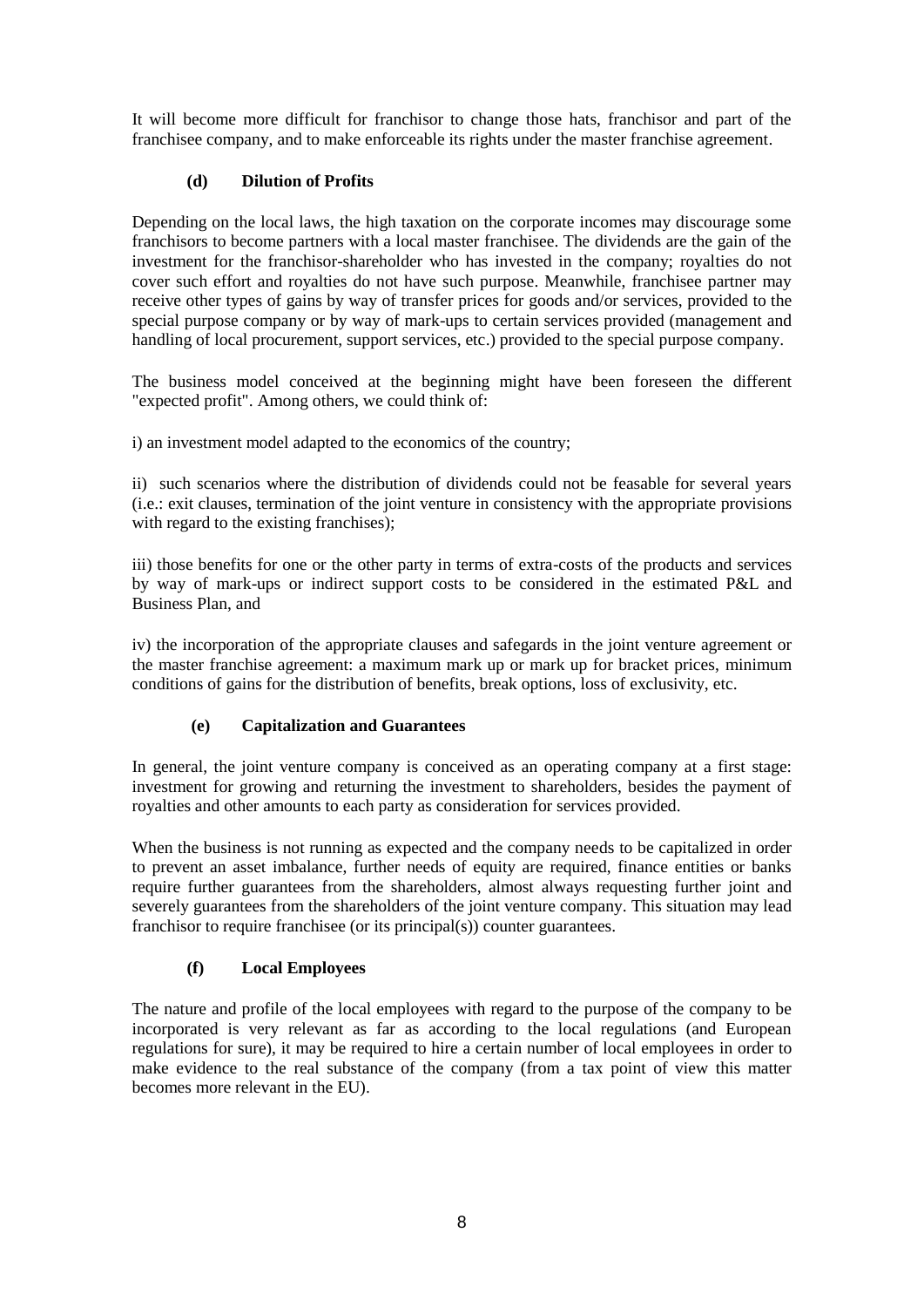When the special purpose company will develop its own company-owned units, it should be necessary to clearly hire local employees, at least at operational level. The question may become blurry when the special purpose company franchises / sub-franchises, then a rational task force at support and operational level would be required to provide real substance to the company (from a tax point of view this matter becomes more relevant in the EU).

## **(g) Liabilities**

Franchisor as investor and as member of the board becomes bound to comply with local regulations including local compliance issues (even criminal liability compliance for the legal entity) and to control that the company complies with.

Its directors and officers acting on behalf and for the account of the company may also result personally liable according to some jurisdictions (D&O liability).

Again a disadvantage to carve-out in the joint venture agreement by way of indemnifications to be provided i) by franchisee to franchisor as result of liabilities arising from the operation of the business in the market, and ii) by franchisor to franchisee as result of liabilities arising from: the license of the trademarks and other intellectual property rights, know-how; image and design; standards; manuals; products provided by franchisor, etc.

## **(h) Exit Strategies**

What happen in the event of a deadlock?

What happen if the development schedule is not fulfilled?

What happen in the event of occurance of an scenario of dilution of profits?

What happen in the event of a breach of main obligations by the special purpose company? Should the assets be sold? Should franchisor designate a third party as developer and franchisee? Should the units be closed and then each unit franchise terminated? Should franchisor be assigned to franchisee's position? What happens with the services provided by the partner?

Those may be some of the questions to be answered at the time of setting the business with the franchisee partner as the exit strategies can change depending on the nature of each scenario.

A possible dormant controversy would be related to an alleged confusion of know-how of franchisor and master franchisee (improvements of franchisor know-how owned or at least alleged by franchisee).

## **4. Business Cooperation / JV Agreement and Due Diligence**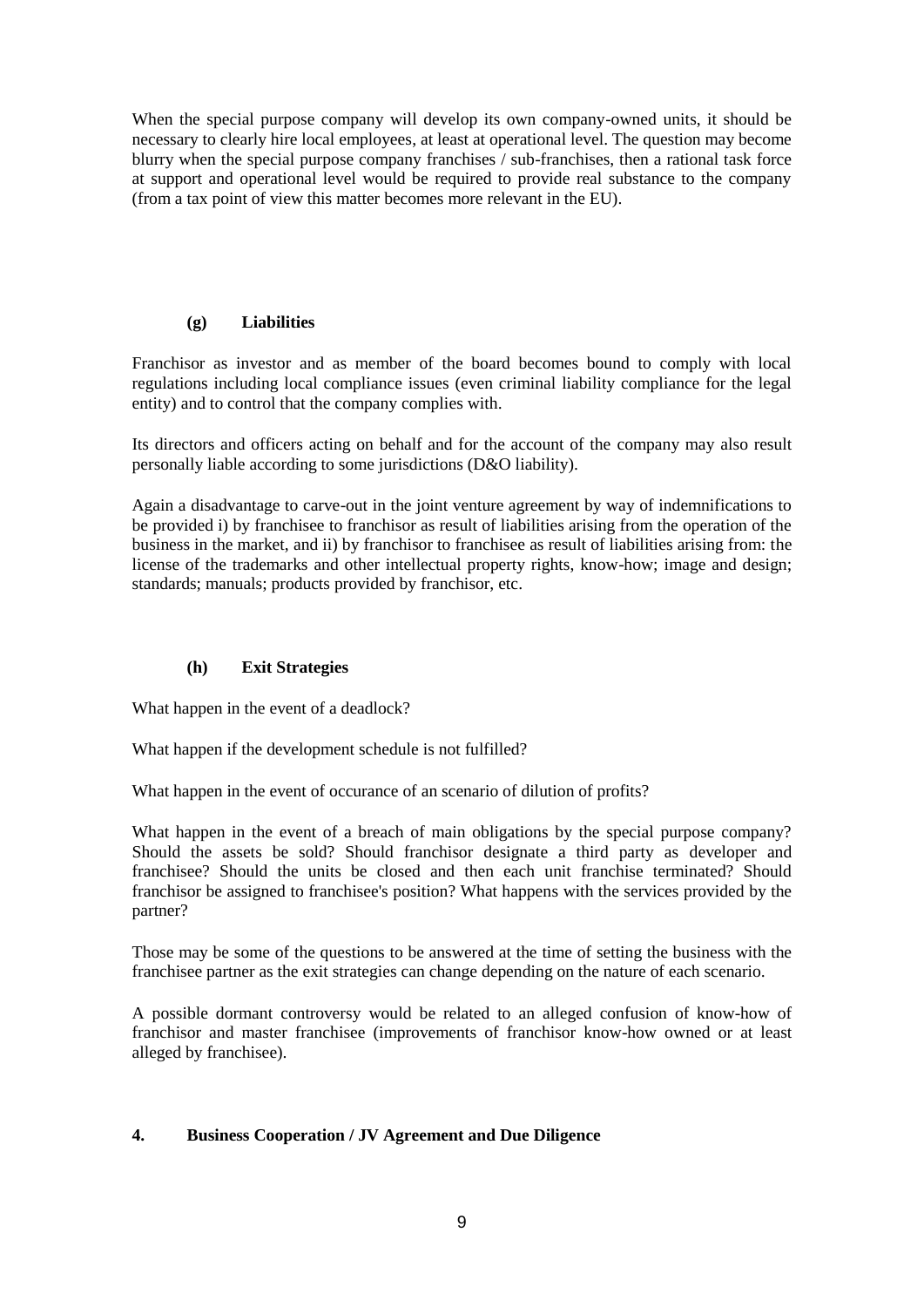It goes without saying that the franchisor, normally the owner of IP rights, should know the local partner it will be bound to, especially if the structure chosen for expansion is a JV.

However, the local partner / franchisee should also verify and conduct at least a brief search in connection with such franchisor and franchise system it/he/she will jointly explore, in order to ascertain related opportunities and risks.

In this sense, even before executing any kind of preliminary agreement whatsoever, it is highly advisable to conduct a search in connection with the following aspects for this venture:

#### **(i) Due Diligence**

It is material that the franchisor conducts a financial due diligence proceedings regarding the solvency and good standing of the local partner, due to the guarantees required by commercial banks for loans and capitalization needed to start the business in a new market. Obviously, choosing a local partner with high financial capacity could bring results sooner, especially due to the fact that a JV has normally a limited duration of time.

On the other hand, the local partner – mainly experienced business partners – should consider not only verifying the financial situation of the franchisor, but also any recurring complaints from franchisees and its committees, of all kinds, and how long franchisees have been in such particular system, as an indicator of a healthy and possibly profitable business.

### **(ii) Background Checks and Lists**

It is almost mandatory for the franchisor to conduct at least a background check – a *light* legal due diligence – in connection with the local partner and its ongoing business and verify with local counsel how possible existing debts and legal problems could adversely affect the new corporate vehicle that will be used to conduct the JV activities. For that purpose, clerk and good standing certificates should be obtained and carefully verified, in order to preserve the future business and the reputation of the brands and franchise system. For instance, a criminal background would certainly jeopardize the business and its reputation before it even starts. In some jurisdiction, even a full legal due diligence may be required.

The local partner, in its turn, must consider and analyze the legal situation of the brands and intangible assets that make up the franchise system, especially locally, and how this will affect the agreements to be executed between the parties. If possible, it is also recommendable to proceed with a commercial due diligence in connection with the franchised trademarks to check if there is a potential to develop the market in that particular segment.

Also, certain countries, companies, groups or individuals could be included in national lists of economic and trade sanctions, based on security goals against targeted countries and regimes, terrorists, international narcotics traffickers, weapons of mass destruction and other threats to national security. As an example, the Office of Foreign Assets Control ("OFAC") of the US department of the Treasury publishes the so-called the "OFAC Sanctions Lists". Therefore, it is also necessary to verify if a partner is listed, before the negotiations are even started.

#### **4.1 Business Cooperation or Exploratory Agreements**

After this initial phase, the parties normally execute a *Memorandum of Understanding*, *Letter of Intent*, *Term-Sheet*, etc., called herein Business Cooperation or Exploratory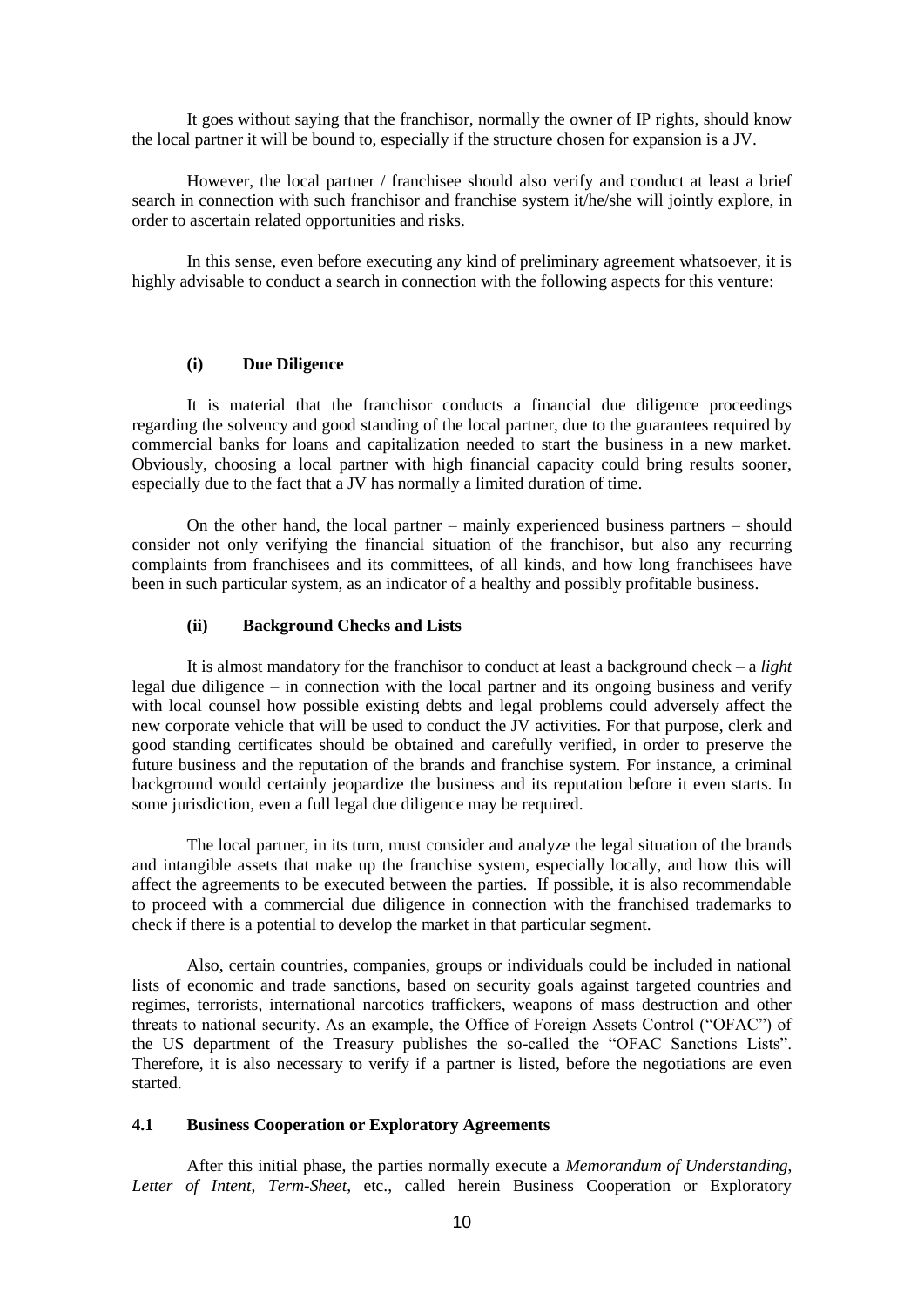Agreements. Despite its name, such initial document is often a non-binding instrument outlining the basic terms of the agreements to be executed between the parties.

## **(i) Goals of the Participants**

A very important section of this initial document would be the definition of the Territory to be jointly explored and also the growth targets, which corresponds to the parties' immediate plans to develop the market. In other words, the commitment to the opening of a specific number of stores or units that would constitute a critical mass within a specific market, in order to maintain such JV existing; the exclusivity of the IP agreements to be executed or even as a just cause to terminate them, if not accomplished. In this sense, the parties may establish a required minimum number of stores or units to be opened during a given year or years and the possibility or not of carrying over and adding the number of unopened stores or units to a subsequent year, during a certain limited period of time.

Other basic terms should also be stipulated in such initial document as (a) the duration of the JV and the IP Agreements and if they are renewable for equal periods, provided certain conditions are met, as established by the parties; if there are, depending upon the structure adopted and applicable legislation, (b) opening franchise fee for corporate stores different from opening franchise fee for sub-franchisee stores, if allowed by applicable legislation; (c) progressive royalties for a corporate store, due to the initial investment made by the JV, subject to transfer pricing and/or arm's length applicable rules or other possible local limitations; (d) development fee; (e) advertising fee or fund and which party will be responsible to manage it, among others, as applicable to the specific activity.

## **(ii) Contribution of Each Party**

Even though in such initial document the obligations of the parties are not described in detail, it is advisable that the basic pillars of the contribution of each party are already defined. For instance, which party will manage the corporate stores, train personnel or sub-franchisees, if applicable, manage the advertising fee or fund, and customize the system for a particular culture or legislation. Customization by local partner could entail clientele and goodwill discussions. Better sooner than never, in order to avoid disputes upon expiration or termination of the definitive agreements.

### **(iii) Good Market to Develop**

Besides all legal working and documents, a previous commercial analysis is needed to foresee possible challenges and opportunities. Therefore, an important task for the parties is verifying the specific functions that need to be performed to determine if it is effectively a good market to expand and develop a particular franchise system.

### **(a) Potential Customers**

A marketing team should identify potential customers by identifying target groups and needs, amongst individuals and organizations, which would lead to market segmentation. In this sense, grouping consumers allow the parties to identify which group is the most appropriate target for your franchise products or services in a given country.

In addition, another way to get insights into potential customers is to identify possible local competitors, if any, in the same franchise industry. One way or another, the initial document should establish which party (or if either party) will be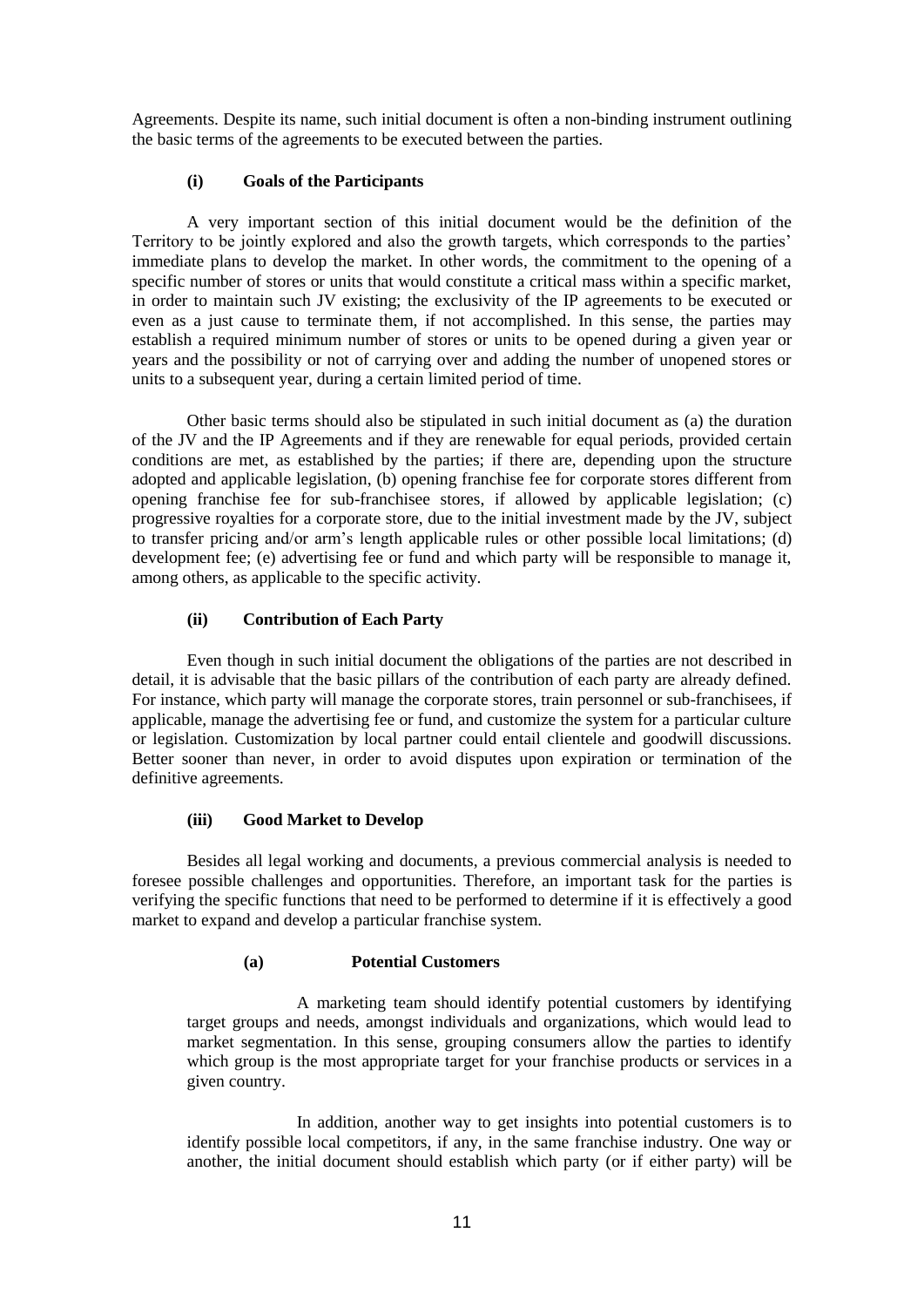responsible and pay for such research, which is as important as all legal paper to be executed.

#### **(b) Source of product**

The parties should also address in this initial document how the products will be sourced, considering franchised products. Taking into consideration the high tax burden to import specific products in certain countries, they will need to identify a local source of products and/or supplies and goods to ascertain if their characteristics are compatible with the system standards and, for obvious reasons, the related costs.

In some cases, such initial document could establish the general intention of the parties, for instance, they may outline that the industrialization and distribution of supplies and goods for the franchise units within the Territory will be carried out by local partner or another legal entity directly or indirectly controlled by such Partner, due to its expertise.

#### **(c) Business Entrance Hurdles**

Besides opportunities and synergies, it is very important to identify the obstacles and hurdles when expanding a franchise system to another country or territory. When entering foreign markets, franchisor may face obstacles or increase costs due to legal and business environment, monopolies, poor legal protection related to IP rights, lack of effective dispute resolution mechanisms, cultural sensitivities, an undeveloped bank and financial system or even bribery and corruption, in the worst case scenario.

Having a local partner may help the franchisor to foresee such obstacles and the possible ways and alternatives to mitigate or avoid the arising risks, in order to determine in an initial phase, if it is effectively a good market to develop.

### **(d) Best Structure to Operate**

In this initial document – certainly not construed as a preliminary agreement if non-binding – the parties generally establish that they are beginning to discuss the best structure, including the terms and conditions to jointly incorporate, either direct or indirectly through other related or affiliated legal entities, a JV entity in the Territory to explore and maybe disseminate the franchise business system. Also, at this stage, at least basic terms in connection with equity interest of each party in the capital stock and the management structure and nomination should also be addressed.

Regarding the IP structure, the instrument may also address that the JV corporate vehicle will act as an area developer to open corporate or owned stores, or a master franchisee duly authorized to franchise others to open franchise units within the Territory, normally due to tax advantages or in a later stage, due to franchise regulations. In some situations and depending upon the local law, other IP agreements and/or arrangements could be negotiated and executed.

## **5. Intellectual Property Issues**

### **(i) Ownership of the Marks**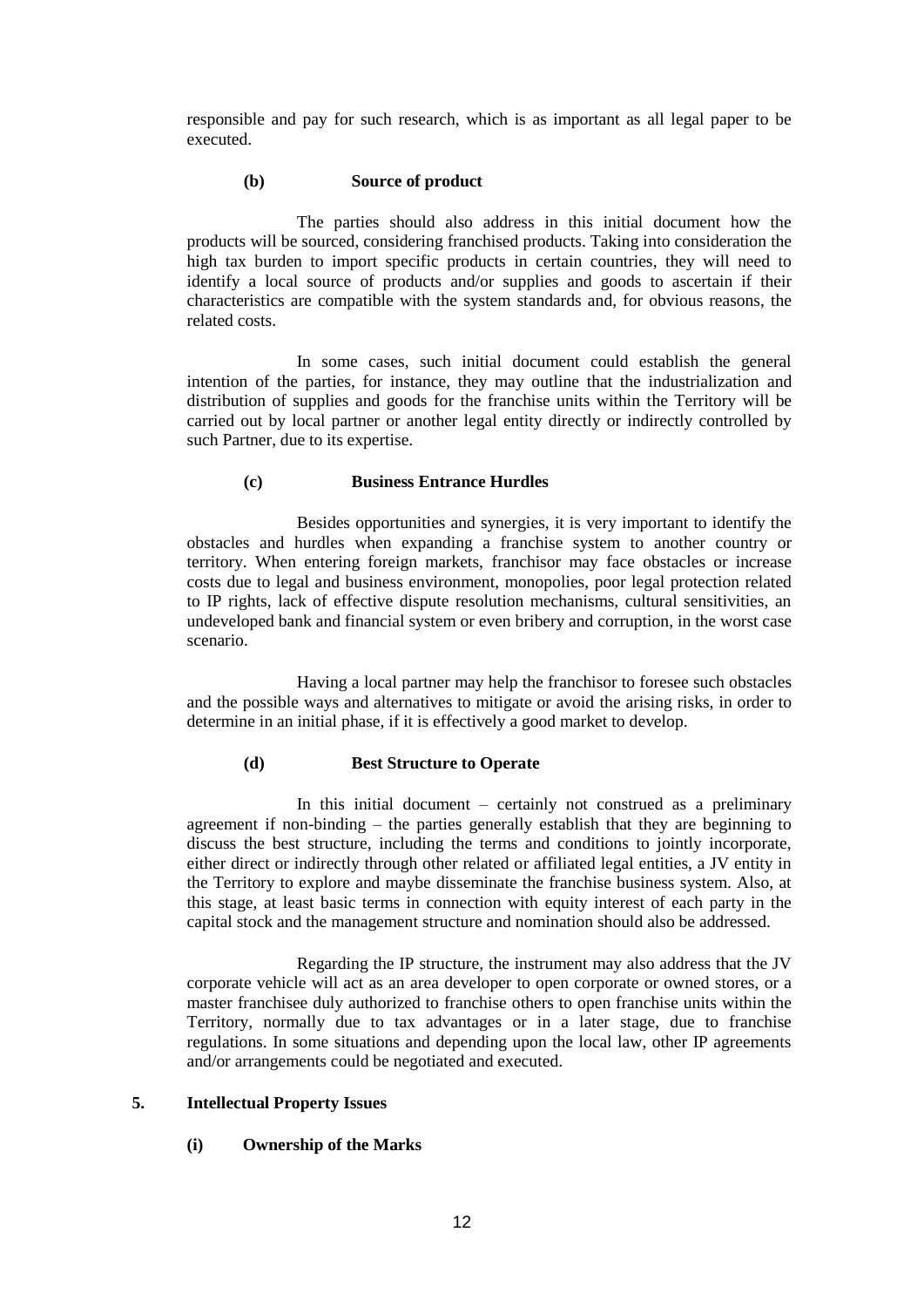From the beginning of negotiations, from the franchisor's point of view, the initial instrument must contain a provision through which the local partner recognizes the ownership of the trademarks and undertakes that it will not (a) challenge, contest or object to, nor will it assist any third party in challenging, contesting or objecting to the validity or enforceability of franchisor's rights in or related to the franchised marks; (b) file any application to register or obtain, on its behalf or that of any third parties, any registration for any confusingly similar variation of, or for any other trademark or name that makes reference to, or for a trademark that might cause any confusion with the franchised marks; and that the execution of the MOU or the definitive agreements (c) shall not be construed as granting to local partner any rights or interests related to the franchised marks. Along with the confidentiality provision, such undertakings normally survive the termination or expiration of this initial agreement.

#### **(ii) Ownership vs. License Intellectual Property.**

The JV corporate vehicle is often authorized solely to use the IP rights in connection with the franchise system and such aspect must be clear from the beginning of negotiations. In other words, it is highly uncommon that franchisor or the owner of the related IP rights would assign those rights to the local JV. However, the local partner might have better leverage when it comes to the local domain name, which could be managed by it. Even though, if the agreements are terminated, the domain name should either be assigned to franchisor (or any other legal entity it will indicate) or even cancelled, as the case may be.

### **(iii) Know-how vs Technical Assistance and other Services (free charge or remunerated)**

A franchise agreement is a complex agreement that comprises several obligations and rights between the contractual parties. From the franchisor's point of view, the license to the franchisee to use the marks and other IP rights, the right to use the know-how related to the establishment and management of a business or operating system developed or used by the franchisor, along with the right to distribute products or services on an exclusive or semi-exclusive basis and, possibly, training services or technical assistance related to the franchise business.

Depending upon the characteristic of each specific franchise business, franchise legislation and tax treatment in the local country, the contractual parties may decide to adopt a royalty-free license and payment may be remmited to franchisor by the JV as a know-how compensation, technical assistance services or other services. The parties may also decide that such payment be allocated between diferent kinds of obligations established in the franchise agreement. However, in certain countries, payment of royalties incurring from both know-how and trademark licensing are not allowed. In addition, it is also important to have legal and economic grounds and substance for the transaction, in order to avoid any different interpretation from tax authorities and observe transfer pricing and/or arm's length applicable rules or other possible local limitations, as mentioned.

#### **(iv) License Agreements vs Franchise Agreements**

Also depending upon local franchise legislation and regulation and the characteristics of the specific franchise business, a license agreement could be executed between franchisor and the JV, instead of a franchise agreement. In this initial stage, it is advisable that the parties verify possible advantages and disadvantages, which may vary from country to country, as mentioned below. However, some disadvantages of the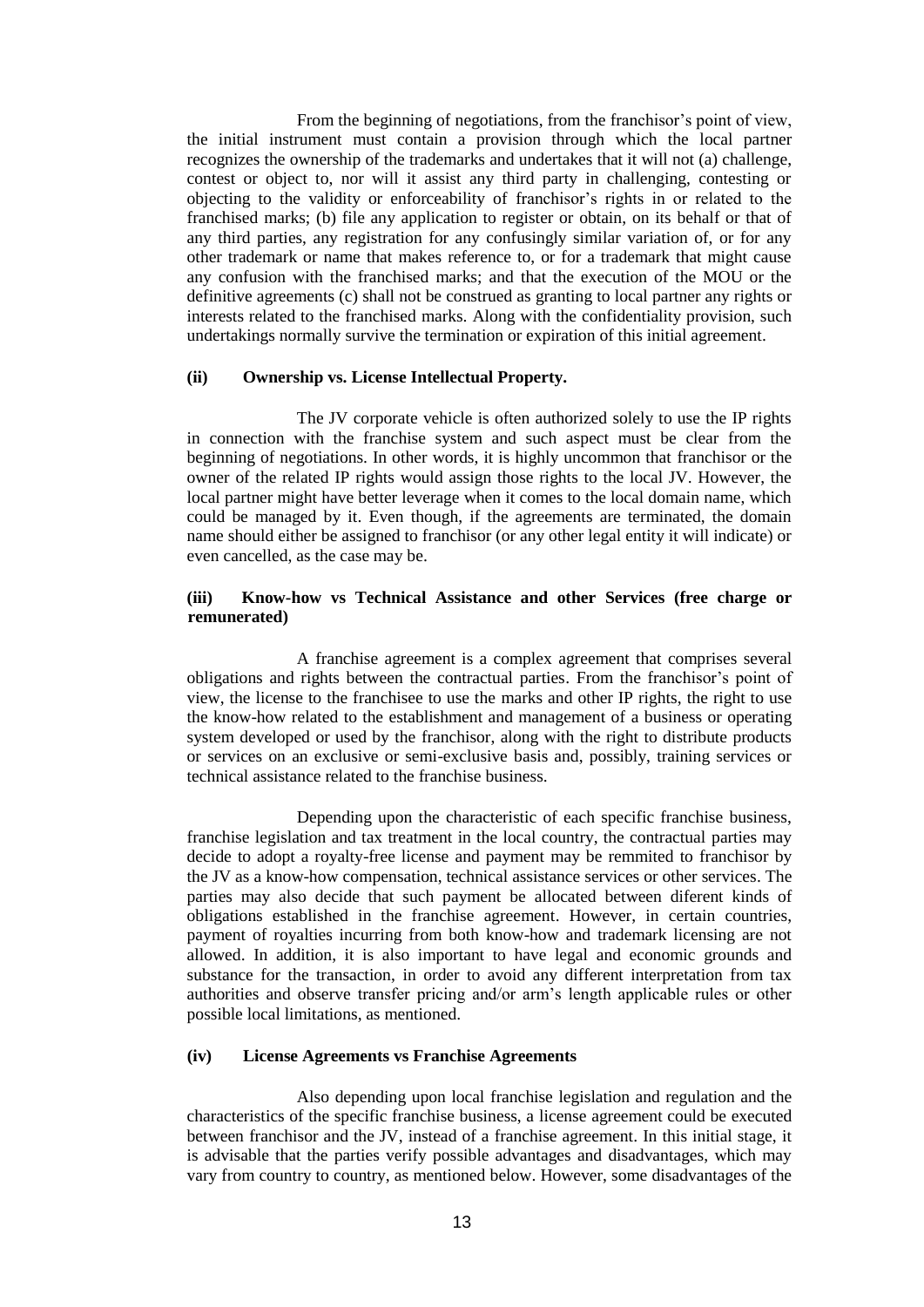license agreement may be mitigated by the corporate documents executed between the parties, for instance, as per veto rights in connection with operational aspects and IP rights favorable to franchisor.

|           | <b>ADVANTAGES</b>                   | <b>DISADVANTAGES</b>              |
|-----------|-------------------------------------|-----------------------------------|
| Franchise | - Control of retail sites;          | - Risk of labor claims brought    |
|           | - Justification for demanding and   | by franchisee employees due to    |
|           | enforcing operating standards;      | the imposed controls, as          |
|           | - Better legal grounds for imposing | applicable. As corporate owned    |
|           | noncompetition and confidentiality  | stores, such risk already exists; |
|           | restrictions;                       | - Compliance with Franchise       |
|           | - Requirement of exclusive supply   | Law;                              |
|           | and product mixes.                  | - Risk of lawsuits by             |
|           |                                     | franchisees for lack of support,  |
|           |                                     | services or promised results, as  |
|           |                                     | the case may be. As corporate     |
|           |                                     | owned stores, such risk is        |
|           |                                     | mitigated;                        |
|           |                                     | -Greater responsibility with      |
|           |                                     | regard to operating the           |
|           |                                     | business.                         |
| Trademark | - Smaller degree of control over    | - Difficulty to impose any        |
| Licensing | the retail site:                    | standards:                        |
|           | - No need to offer services or      | - Difficulty to impose            |
|           | retail-site supervision;            | confidentiality and               |
|           | - No training or recycling of       | noncompetition restrictions. As   |
|           | licensee employees;                 | corporate owned stores, the       |
|           | - Not responsible for the           | corporate documents will also     |
|           | standardization of the business     | address this aspect and thus      |
|           | operations.                         | mitigate this risk.               |
|           |                                     | - Difficulty to impose exclusive  |
|           |                                     | supply and compliance with        |
|           |                                     | product mix and display           |
|           |                                     | standards. This aspect could      |
|           |                                     | also be mitigated by corporate    |
|           |                                     | documents.                        |

#### **6. Structure of the Joint Venture Agreement**

#### **(i) What are the initial considerations?**

As discussed earlier, there are a host of issues that must be considered with cross-border joint ventures. What will be the actual purpose of the joint venture? Will the joint venture be superseded by a formal franchise relationship such as a master franchise agreement, or will the joint venture remain in existence to govern jointly owned units. It is not uncommon to have multiple agreements that are part of the joint venture relationship. These agreements likely will include, a master franchise agreement, a trademark license agreement, and quite possibly a shareholders' agreement.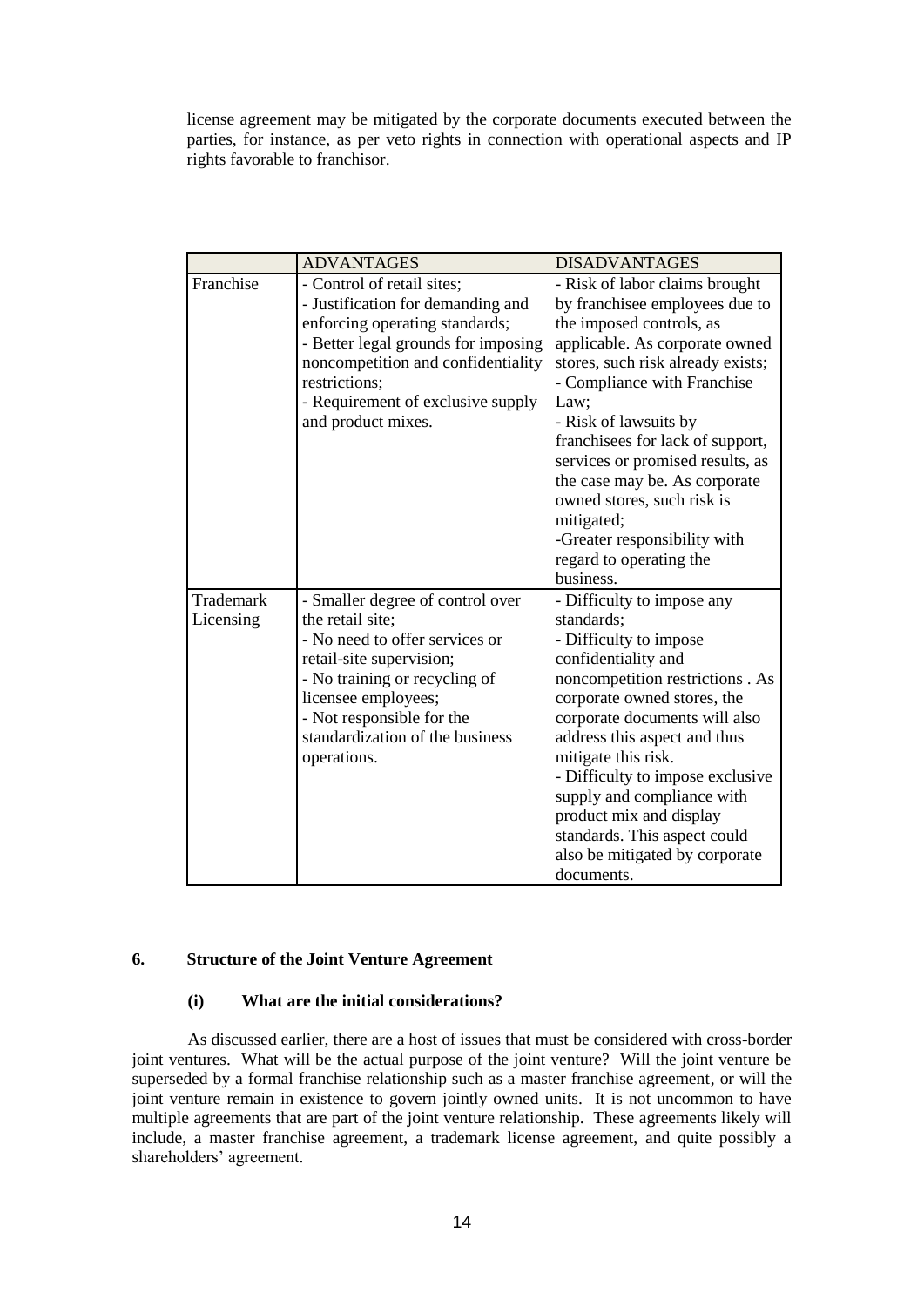The actual structure of the joint venture also will be determined by taxation issues and competition issues. Taxation issues also will be driven by the form that the joint venture takes, such as whether it is a corporation, partnership, or limited liability company. The structure will be determined, in part, by the country in which the joint venture will be conducting its business.

Another issue that should be given consideration is the legal systems governing both the franchisor's jurisdiction and the target country's jurisdiction. Under the Anglo-American common law tradition an agreement between the parties will be given significant weight. The parties will expect that the agreement will be fully enforceable. Parties entering a joint venture in a civil law jurisdiction may not have that same luxury, because the the general legal background of the civil law may give less weight to the contractual agreement of the parties. In fact, in some civil law jurisdictions joint ventures have only recently been recognized as a viable business vehicle.<sup>2</sup> In addition, in negotiating the terms of a joint venture one must take into consideration the differences between the common law negotiations employing the concept of caveat emptor and civil law jurisdictions employing the concept of culpa in contrahendo<sup>3</sup>

### **(ii) Business of the Joint Venture**.

Once the parties to the joint venture have been established then the parties should determine the actual business of the joint venture. Most likely the joint venture will be the immediate vehicle to set up jointly owned company units. One issue that should be resolved is whether the joint venture will carry out a specific project or will it be a continuing business. If the ultimate goal of the parties is to franchise the concept in the target county then a master franchise agreement likely will be a collateral document to the joint venture agreement, and may take over the ownership of the intial joint ventured units. It also should be determined where will the business be based. In order to satisfy different franchise regulations it is likely that the joint venture will be located in the country where the business will be operated.

A companion issue to where the joint venture will be based will be the geographic reach of the business of the joint venture. Since the ultimate goal of the business will be to develop the franchisor's concept within the target country, the definition of the territory to be developed by the joint ventured units needs to be established. It is likely that the further definition of the exclusive territory will be set forth in the master franchise agreement, which will contain the development schedule of the units to be developed in the designated territory.

The joint venture agreement also should identify the various licenses and consents that will be required to be obtained incident to the formation of the joint venture. As will be discussed later, the joint venture will need to take into consideration the specific country's competition laws if the joint venture speaks to combining different assets.<sup>4</sup>

#### **(iii) Structure.**

-

In the context of the exportation of a franchise system the joint venture may take on a variety of structures including the specific structure of the joint venture, whether it be an informal contract or an entity that maintains a specific capital structure. To satisfy many of the international franchise regulations that require company owned units before franchising can be accomplished, the joint venture structure likely will need to be a corporation, partnership, or limited liability company. The structure of the joint venture also will be driven by tax considerations.

<sup>&</sup>lt;sup>2</sup> Joint Vetnrures and Undivided Co-ownership Arrangements: A Quebec Perspective, Michal Garonce

<sup>&</sup>lt;sup>3</sup> In civil –law Jurisdictions, Risk of Liability Begins with Negotiation, Gilles Menguy and Ted P. Pearce, Franchise Lawyer, Volume 17 No. 1, Winter 2014.

<sup>4</sup> See for example the requirements under the Hart Scott and Rodino Act for combinations set up in the United States.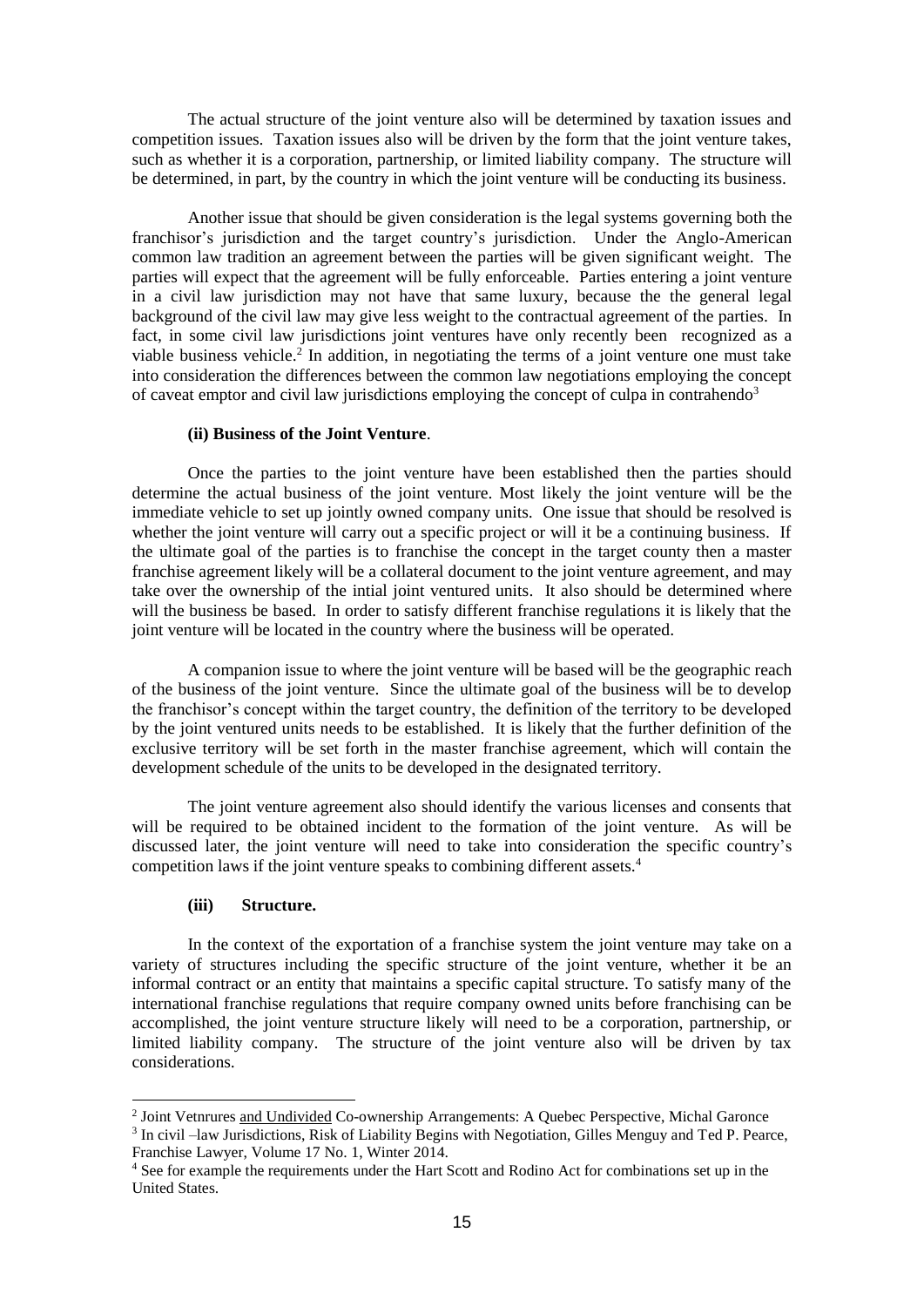If the joint venture is going to be set up as a corporation will there be any capitalization requirements and can shares be issued in exchange for the contribution of property. Will the corporation provide for equal ownership or will there be minority ownership, and if so will there be minority rights provided for either in the documents or by the law of the jurisdiction where the joint venture will be located.

Since for one of the parties the organization of the joint venture company will cause foreign ownership what are the ownership controls or other restrictions on foreign ownership or investment. Does the target country have any controls that restrict the conversion of local currencies?

### **(iv) Capitalization and Financing of the Joint Venture**.

A major component of the business operations of the joint venture will be how its operations are financed. It must be remembered that the immediate purpose of the joint venture will be the operation of company or co-owned units for the franchise concept. Depending upon the justation period of the concept in the target county, which may be dictated by the franchise laws of the target or host country, the majority of the costs associated with the development of the franchise concept in the host country will likely be the expense of the master franchisee through the master franchise agreement. As the franchisor may maintain a majority ownership of the actual joint venture it may take on much of the financing of the initial units.

As part of the financing considerations it must be decided what portion of the financing will be in the form of capital contributions and what amount will be in the form of debt. If there is there will be third party financing how will it be undertaken and what will serve as security. Will the creditor be satisfied with the balance sheet of the legal entity of the joint venture or will it require guarantees from the actual owners of the joint venture vehicle.

Beyond initial financing requirements there likely will be a need for continued working capital. How will those amounts be financed? In addition, to the extent that the joint venture will incur losses how will those losses be funded or distributed?

### **(v) Regulatory Issues**

#### **a) Competition Law**.

Virtually every country in which a franchise system will operate will have some version of competition law that could affect the manner in which the joint venture operates. In essence these laws may require that approvals will be necessary as part of the initial formation and operation of the joint venture. Will the joint venture have certain protections against the owners of the joint venture such as soliciting customers or employees of the joint venture. Moreover, will the parties to a joint venture have obligations to refer business to the joint venture.

For example the competition law in China is the Anti-Monopoly Law ("AML"). Effective as of 2008 the AML governs mergers as well as anti-competitive conduct. Under certain circumstances joint ventures must undergo a notification process through the Ministry of Commerce (MOFCOM). The MOFCOM issued "Notification Guidelines in what circumstances the establishment of a joint venture notification that is predicated on the concentration of undertakings. Under the AML if a joint venture is under the joint control of at least two undertakings the transaction constitutes a concentration of undertakings that requires approval from the MOFCOM.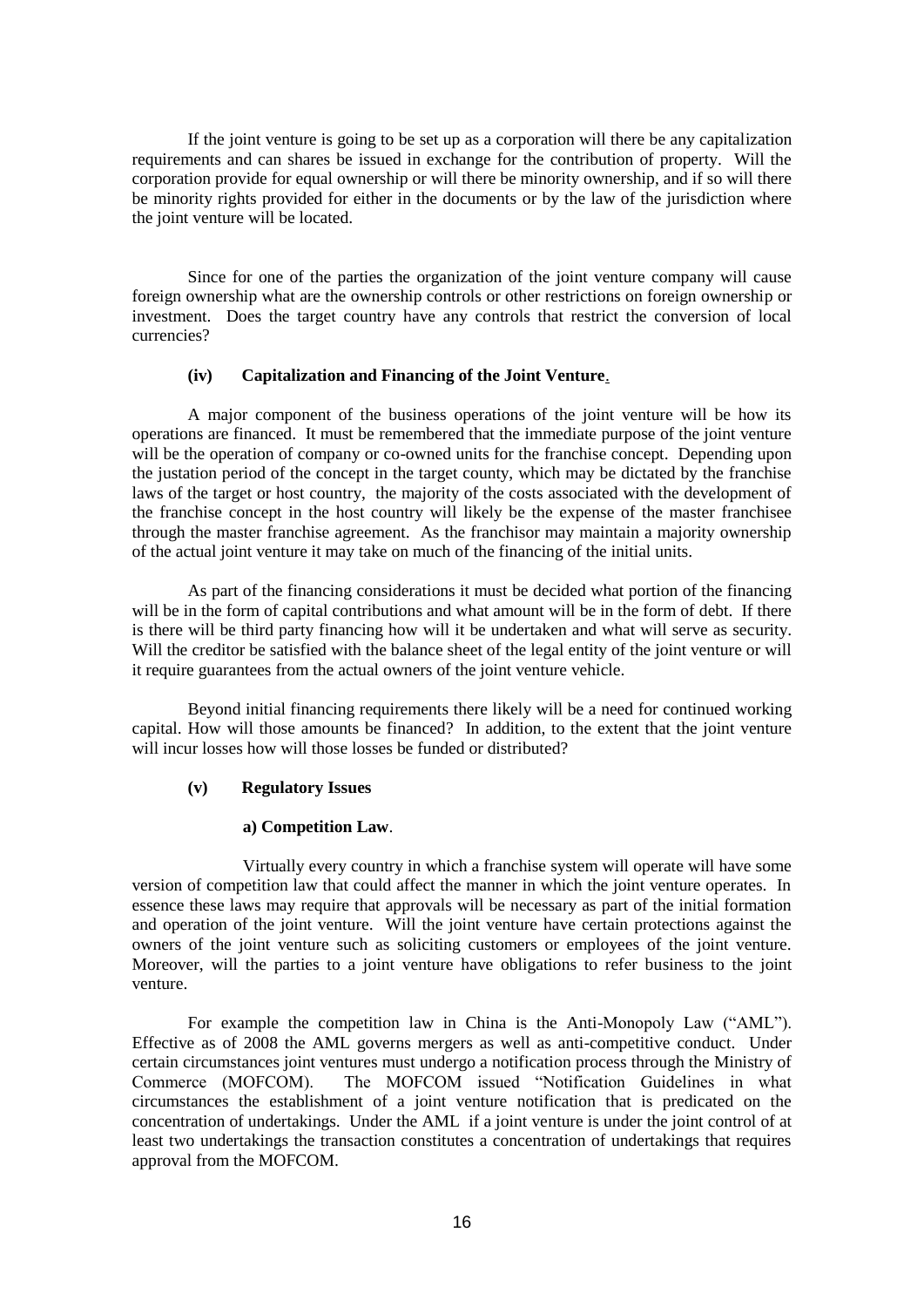In the European Union the European Merger Regulation allows the European Commission to examine concentrations with "EU dimension" for their compatibility with the internal market. Concentrations can be prohibited if they significantly impede effective competition in the internal market or in a substantial part of it in particular as a result of the creation or strengthening of a dominant position. For a joint venture to constitute a concentration under the EU Merger Regulation it must be jointly controlled.<sup>5</sup>

For joint ventures that will take place in the United States, competition will be viewed withouth regard to particular triggering events or jurisdictional thresholds. The test is whether the joint venture affects US commerce. A joint venture may be subject to pre-merger notification and waiting period requirements of the Hart-Scott-Rodino Antitrust Improvement Acts of  $1976<sup>6</sup>$ 

#### b) **Sourcing of Products.**

Depending upon the country that the target units will be located the parties will need to understand that country's laws regarding the sourcing of products and equipment. In some countries, such as Indonesia, there are requirements that a certain portion of the product and equipment purchases must be made from local sources of supply in that country.<sup>7</sup> Depending upon the concept this may radically affect the administration of the particular business concept. Moreover, one will need to check the customs requirements and the cost of importing products and equipment into the host company.

### c) **Franchise Disclosure and Registration.**

It goes without saying that the parties will need to research and understand the franchise disclosure and registration laws of the host country as well as the franchisor's country depending upon what the disclosure requirements are with that country. Certain requirements must be reviewed. For example, at what point does the host country require disclosure to the

Both Regulation 16 and Regulation 12 have important provisions relating to operational aspects of the franchise. These include, among others, the following:

- Local Content: it is a requirement that all parties give priority to the maximum use of domestic products or services provided that quality standards are met. It is unclear to what extent or how this may be imposed on a franchise arrangement other than by the authorities reviewing the franchise agreement.
- **SME Priority:** it is required that priority be given by the franchisor to small and medium-scale enterprises as franchisees/sub-franchisees and in certain cases as suppliers.
- **Business Areas:** except for provincial capitals, a franchise business may not be conducted unless the city or area has been "opened" specifically for franchise activities by the Ministry. Again, this is to protect smaller enterprises. The precise location of franchise activities (i.e. whether in a traditional market or in a modern shopping mall) is also regulated as is the ability to appoint franchisees for the same products or services on adjacent sites at a particular location.
- **Franchised Products:** it appears that uniquely Indonesian products or services, including traditional food and drinks, may only be franchised in Indonesia by or with the participation of small or medium-scale enterprises.

<sup>&</sup>lt;u>.</u> <sup>5</sup> See EC 139/2004; {2004}OJ 124/1

<sup>6</sup> Hart Scott Rodino Act, 15 U.S.C. §18a, as amended

<sup>7</sup> For example in Indonesia the franchise concept may be required to source its products locally. See Regulation No. 16/1997 on Franchising ("**Regulation 16**"). **D. Operation of the Franchise and Procedures**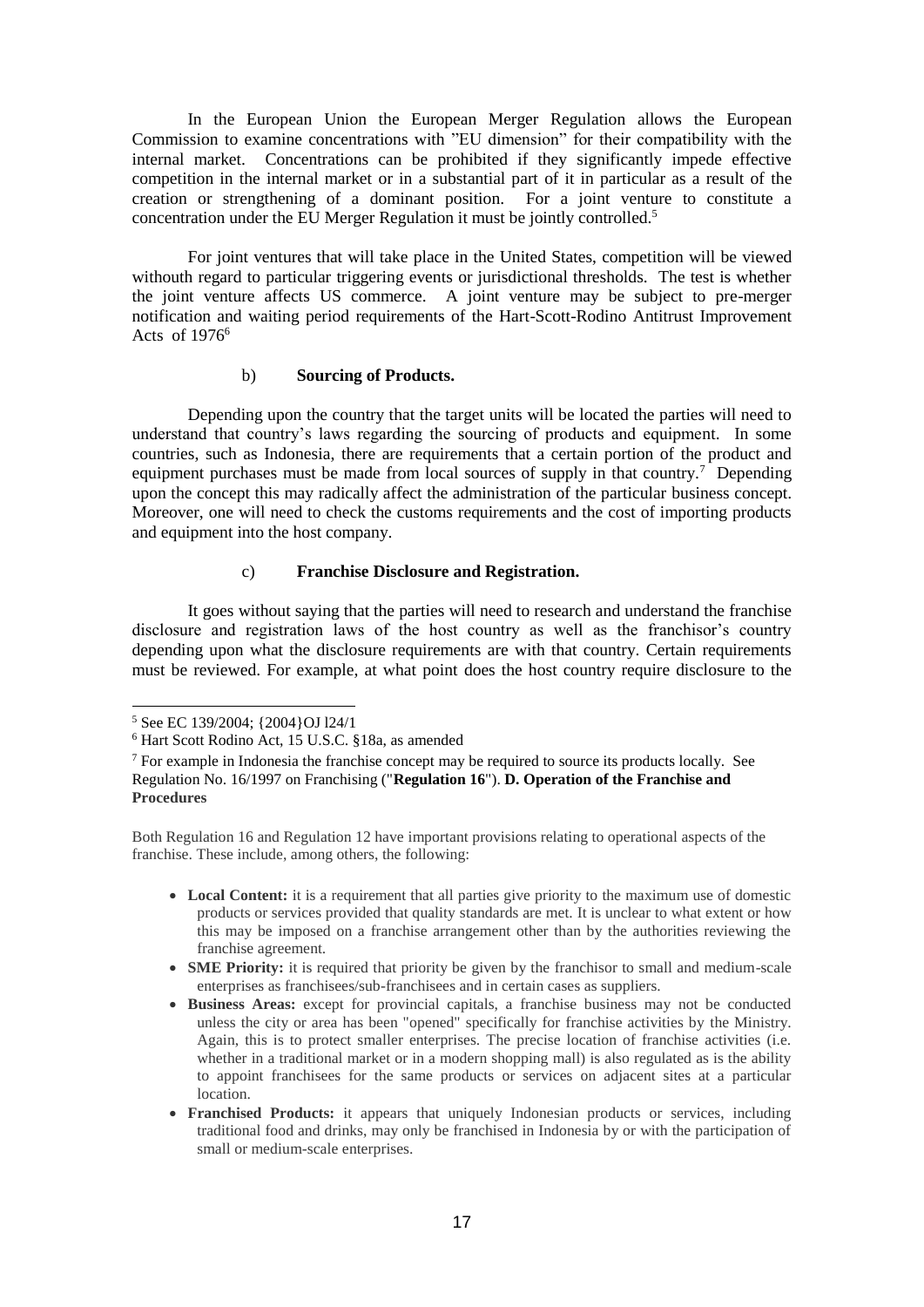joint venture partner. If the joint venture partner is a minority owner in the joint venture will that ownership interest trigger disclosure. The franchise laws may also affect whether the joint venture can contain a non-compete or non-disclosure requirement. The franchise laws also may address winding up of a joint venture relationship that appears to satisfy the requirements of a franchise. The franchise laws of a country must be reviewed both from a disclosure and relationship basis, as some countries also will govern the actual franchise relationship.

### **(vi) Intellectual Property**.

 The backbone of the franchise relationship is the trademark belonging to the franchisor. While the franchisee/joint venture partner will maintain a right to use the franchisor's trademarks those marks will not be conveyed to the joint venture partner. The terms of the use of the trademarks likely will be set forth in a trademark license agreement that likely will be an exhibit to the joint venture agreement or documents. The trademark license agreement will be signed by the joint venture and by the master franchisee as part of its master franchise agreement.

The trademark license agreement will cover the joint ventures right to use the marks during the duration of the agreement and will set forth what happens to the marks after the expiration or termination of the joint venture agreement and the master franchise agreement.

In addition to trademark rights there will be other intellectual property issues. The most pronounced issue will be the sharing of confidential information. Much of this information may emanate from the operations manual, but additional confidential information may result from the joint undertakings of both partners in the development of the initial units to be located in the host country. It would seem logical that by right, since the underlying concept originates with the franchisor/ joint venturer it should remain the property of the franchisor. However, the retention of this information should be spelled out in the supporting documentation of the joint venture documents. The disposition of the intellectual property rights also should be addressed in any exit provisions for the administration of the joint venture.

### **(vii) Administration.**

Since it is likely that the joint venture vehicle will be a corporation or other legal entity the administration of the joint venture will be left to other collateral documents, that likely will include bylaws, a management or operations agreement, and/or a shareholders agreement. Each of these documents will address very specific issues regarding the operation and administration of the joint venture.

Among the issues that will need to be addressed in these documents will be, what will be the composition of the board of directors or board of managers of the joint venture. Who will be the officers and what will be their various authorities and responsibilities? It will be critical to determine what responsibilities will be reserved to the board and what authorities will be granted to the officers.

Another issue to be resolved will focus on the distribution of mony in the form of distributions or dividends. These distributions will be tempered by the tax implications. One will need to determine the various tax treaties between the host country and the franchisor's country to determine whether distributions are subject to withholdings and what are the tax consequences of a foreign national, which could be the United States holding majority ownership rights in a joint venture company.

As discussed in more detail later, it will be critical for the joint venture to address exit and termination rights of the various parties upon the expiration or termination of the joint venture.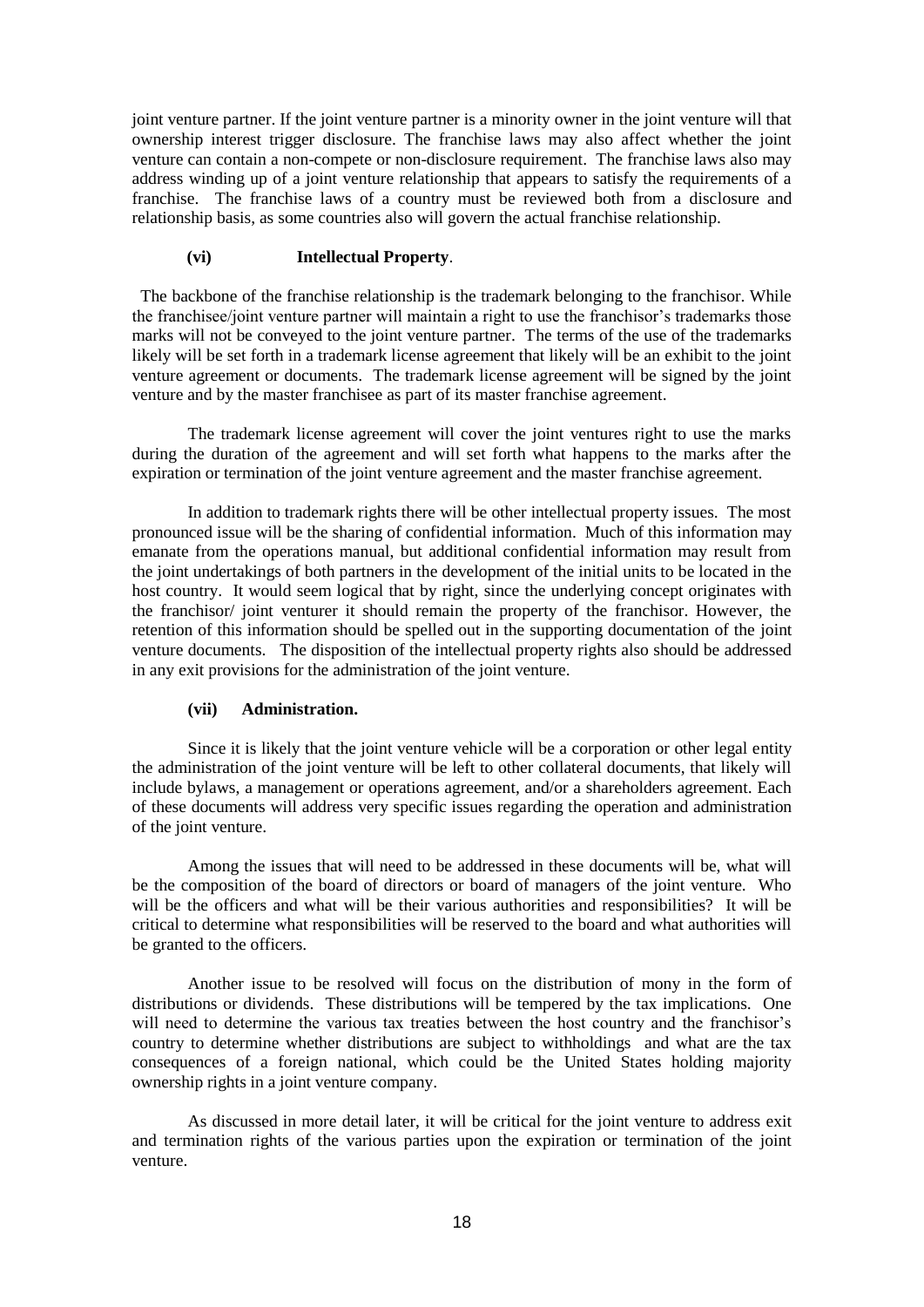One area that could be fraught with difficulty is the control of the affairs of the joint venture. As mentioned earlier, one of the collateral documents to a joint venture arrangement should be a management or shareholders' agreement that addresses which decisions can be made by the officers, which decisions are subject to board or shareholder approval, and which decisions require a super majority to be implemented.

### **(viii) Conflict Resolution.**

It is more than likely that the joint venture will require a conflict resolution procedure, especially if there is a 50-50 ownership structure. Conflict resolution should be gradual, meaning that it is better to start on an informal basis instead of relying solely on arbitration or the local court system. The use of an ombudsman or informal non-binding mediator may be able to help the parties solve difficult issues without unilaterally forcing a party into a certain position. If the parties still cannot reach consensus then they can rely on more formal mediation of if they still are unable to reach consensus then a formal arbitration proceeding. Most countries recognize the New York Convention to enforce global arbitration decisions.<sup>8</sup>

## (ix) **Language of the Agreement.**

One provision that is often overlooked is the language of the agreement. However, the particular language to be used will be significant. Since there will be many occasions where the interpretation of the agreement will be at issue, understanding the language in the agreement will be paramount. In addition, to the extent that the language used by one of the parties to the agreement is not their mother tongue then thought should be given to require certified translations made of the governing documents. A companion issue to language of the documents is the language of any proceedings to enforce the terms of the agreements.

## (x) **Non-Competition, Non-Disclosure, and Non-Solicitation Provisions.**

It will be critical that the agreement contain provisions addressing the rights of the parties after termination or expiration of the agreement. Since there will be a likely temporary transfer of confidential information the parties should designate what constitutes confidential information and under what circumstances, if any, a party can continue to use such information after the termination of the agreement. Likewise, to the extent enforceable, the franchisor will likely require the franchisee/joint venture partner to agree to a post termination covenant against competition that must be reasonable as to geographic and temporal scope in order to be enforceable.

### (xi) **Jurisdiction and Venue.**

The joint venture agreement should contain a choice of law provision. If it is the franchisor's intent to enforce a provision of the agreement in the host country then it likely will be more successful if the law of the host jurisdiction controls, whether or not the parties rely upon arbitration to enforce the provisions of the agreement. Even with arbitration the host jurisdiction will still be the place where the arbitration award must be enforced. To the extent that the provision being enforced violates a fundamental rule in the host country then this may be reason enough for the courts in that country to not enforce such provision.

### (xii) **Ancillary Agreements**

The parties to the joint venture relationship will be limited to their imagination as to what will be the ancillary agreements that should be part of the joint venture relationship. At a

<sup>-</sup><sup>8</sup> New York Convention; Convention of the Recognition and Enforcement of Foreign Arbital Awards; United Nations 1958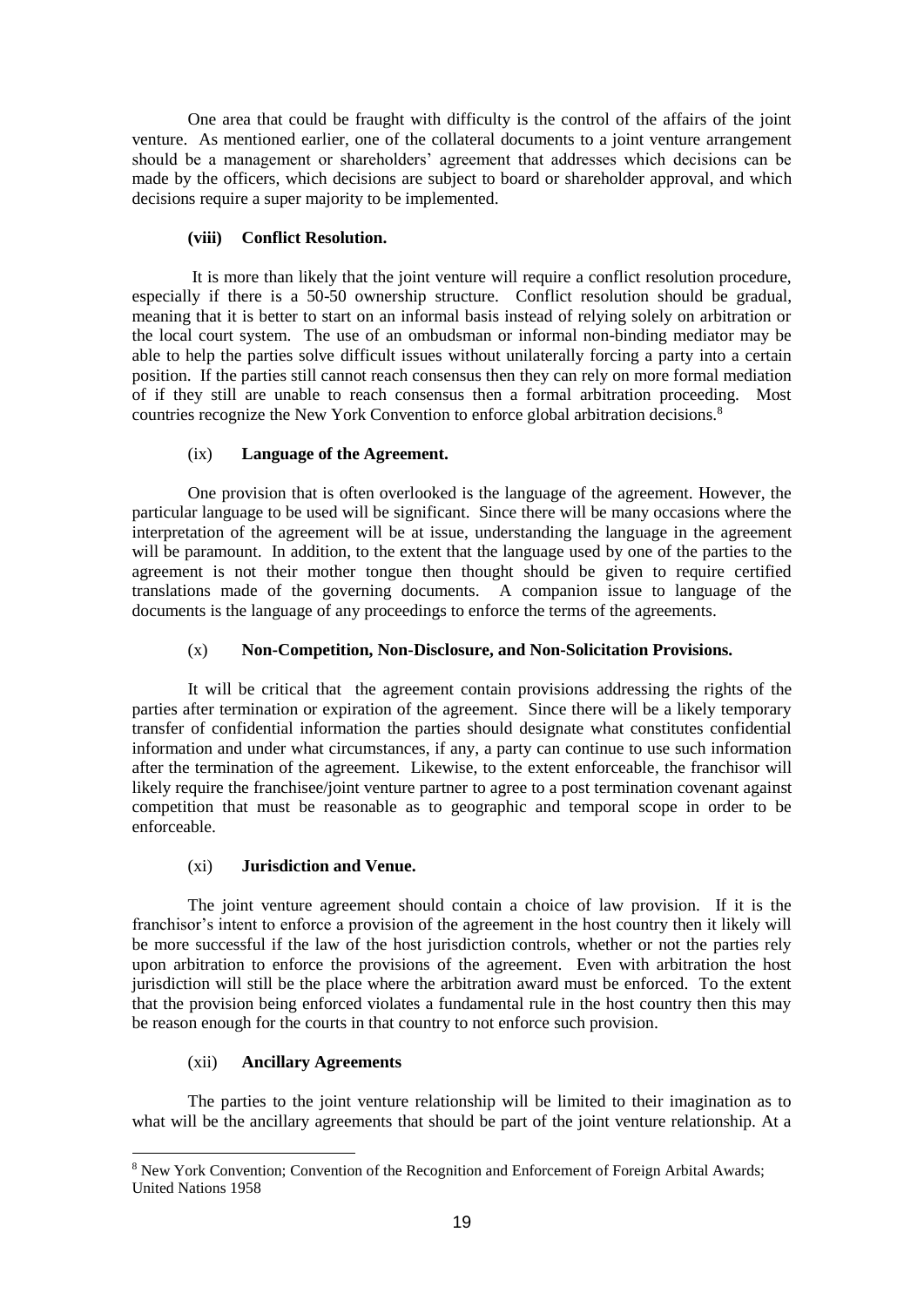minimum the agreements listed below should be part of the joint venture relationship in the franchise context.

- **a) Master Franchise Agreement**
- **b) Trademark License Agreement**
- **c) Shareholder or management agreement**

#### (xiii) **Change of Control.**

While there will be defined instances where a party wishes to exit from the joint venture relationship, there will be other instances, where a change of control will accomplish the same result. Accordingly, the parties will need first to define what constitutes a change of control, whether it is pursuant to a change of ownership interests or a change in management. Then it must be determined what happens upon a change of control. In other words, under what circumstances can there be a transfer of the interests of the party upon a change of control. The provisions relative to a change of control may be similar to the exit provisions also found in a joint venture agreement. Will the change of control result in drag-along or tag-along rights, and what approval mechanisms will be put into play? Moreover, will the remaining joint venture partners have rights of first refusal or other pre-emptive rights when there is a change of control?

#### (xiv) **Exit Strategy.**

Since the joint venture by its very nature is likely to be an agreement of limited duration, the joint venture agreement must contain exit or winding up provisions. These provisions will center around who, if any, will maintain ownership interests in the joint venture upon one party exiting the venture. One of the key issues will be how to establish an exit price or valuation of the joint venture. There are many ways to establish this valuation, from using mandatory buy-out provisions to requiring the venture be appraised by a third party appraiser. In addition, the exit provisions must address the confidentiality, non-competition and nonsolicitation provisions discussed earlier in this paper.

### **7. Conclusion: JV as the Best Course of Action**

Given the host of considerations set forth in this paper, a franchisor should consider the joint venture model as its preliminary vehicle to establishing a franchise model outside of its domestic jurisdiction.

As discussed above, the pure franchise model may not be the best vehicle to establishing a cross boarder franchise. In fact it may not be the initially permitted model. Over and above the legal reasons that have been discussed, there are significant business reasons to consider the joint venture model. One of the key advantages of using a joint venture is to leverage the target market franchisee's superior understanding of the local market place. In addition, a joint venture partner likely will possess a better understanding of the legal environment and regulatory issues, as well as other barriers of adaptation of the brand concept into the target market.

Another key advantage of the joint venutre is the ability to test the concept in the target market before franchising it. Each country will have its unique customer tastes, location pecularities, development, staffing needs, and local sources of supply requirements.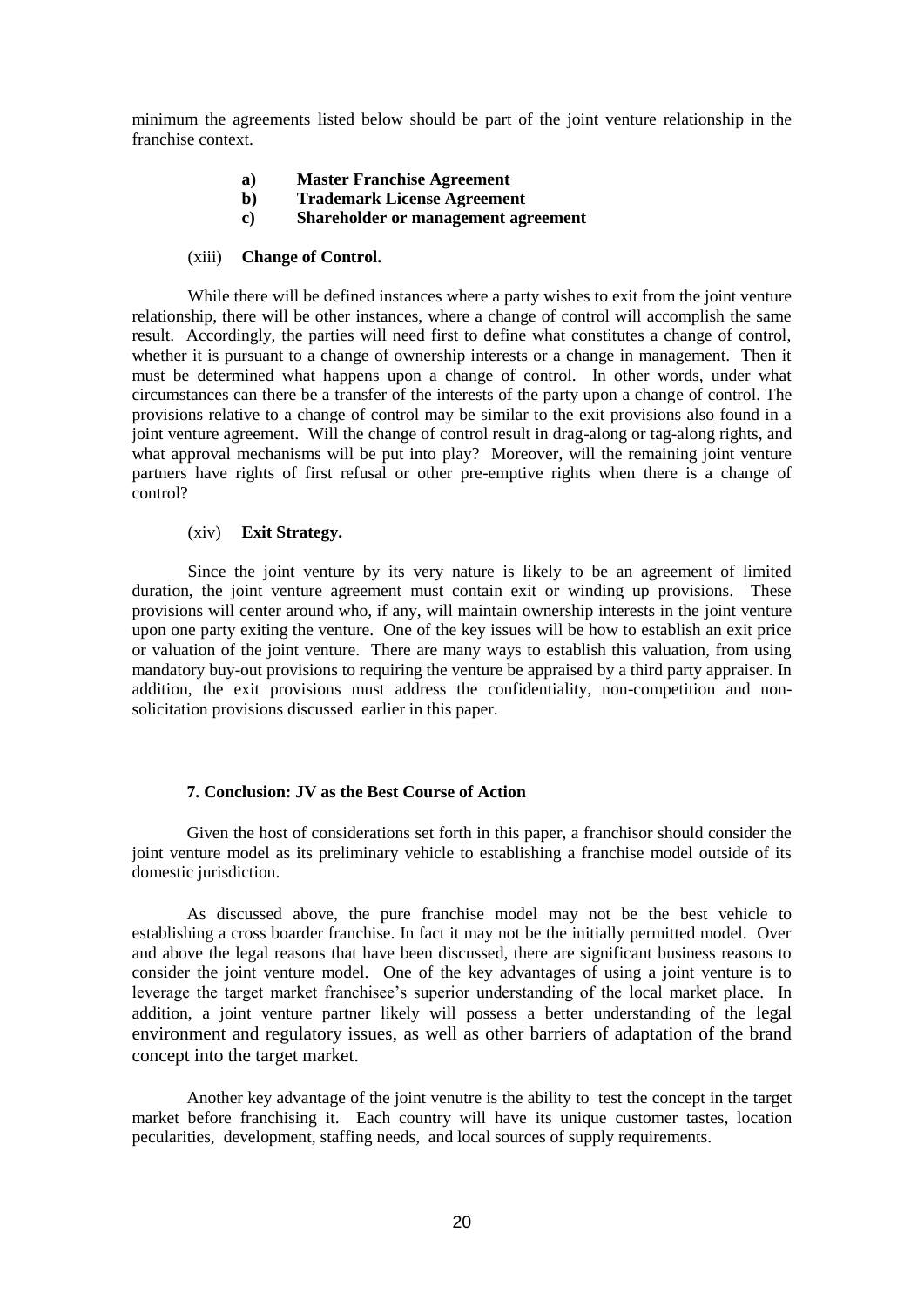For obvious reasons, choosing a local partner with high financial capacity could bring results sooner in that such a partner will have greater access to necessary capital. This access to capital will translate into the ability to develop a strong relationship with local financial institutions that will be necessary to assist in further expansion of the concept in the target market.

The joint venture should give both parties the ability to explore the cross boarder tax treaties to determine whether it is possible to avoid double taxation or otherwise provide both parties with more favorable tax treatment**.**

By using a joint venture as the initial cross boarder expansion it will permit both parties to the transaction a better opportunity to engage in joint collaboration to test and develop the concept in the target market before making a full scale commitment to expand the concept through the pure franchise model.

From a franchisor's point of view it is important to keep the following phrase as part of its development lexicon: "*Think globally, act locally*".

#### **Theodore P. Pearce**

Ted is Counsel with the law firm of Bradley Arant Boult Cummings where he is the co-leader in the franchise practice group. He his efforts on transactional matters affecting both the franchisor and the franchisee. His practice also includes working to bring new franchise concepts to market, while at the same time assisting franchisees to navigate the franchise relationship. He also works with private equity groups to assist them in their due diligence efforts in evaluating proposed purchases of franchise systems.

Prior to returning to private practice Ted spent 30 years as General Counsel for Meineke Car Care Centers, Inc., which later became Driven Brands, Inc. Driven Brands is the parent company for such iconic brands as Meineke Car Care Centers, Inc., MAACO Auto Painting and Econo Lube and Tune.

Ted is a frequent speaker at both the IFA and the ABA forum on Franchising. He also has been a frequent writer for both the ABA and IFA franchise publications.

Ted earned his undergraduate degree from the University of Virginia and his law degree from Syracuse University College of Law.

#### **María Bacas**

At present, General Counsel and Secretary to the Board of Grupo Vips / Starbucks in Spain and Portugal for more than twelve years.

María has a broad international legal background with more than twenty seven years' experience in corporate and commercial law as in-house lawyer, providing legal support to all levels of the organization, in particular shareholders, directors and executive management teams in business, operational and administrative areas. Versatile, entrepreneurial, result-oriented General Counsel for nineteen years, Secretary and Board-member with extensive experience working in changing and challenging environments, analyzing, structuring, negotiating and closing sophisticated commercial transactions at international level (M&A, franchising, licensing, shareholders agreements, due diligences, consortium agreements, engeneering procurement and construction agreements (EPC), including starts-up